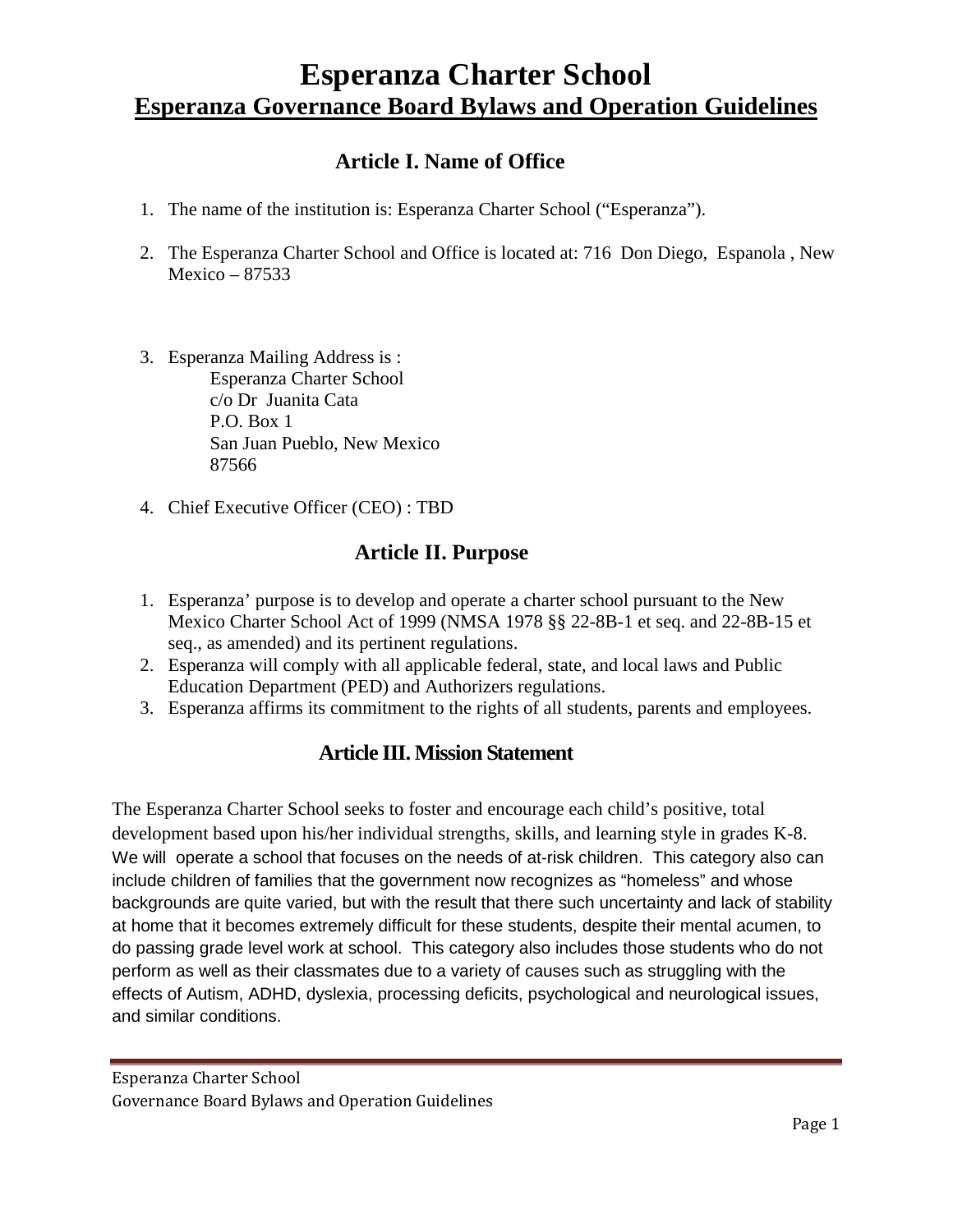The study of local agriculture and animal husbandry as well as Northern New Mexico arts and crafts that connect our current generation with a love, appreciation and pride for the work of their forefathers who have flourished in Northern New Mexico for generations, developing the traditions and culture that is incorporated in the challenging curriculum.

## **Article IV. Governance:**

 Esperanza Charter School is governed by its Governance Board, which acts as the **overseer** of its finances for the approved charter school, since the **Authorizer serves as the official Board of Finance**. The Governance Board has a responsibility to ensure that Esperanza operates in accordance with all applicable laws and regulations, complies with the Open Meetings Act (NMSA 1978-10-15), and meets its commitments to the Authorizer and or New Mexico Public Education Department (NMPED) as reflected in its charter. The Governance Board will delegate to the Chief Executive Officer the authority to operate and manage the program and implement the charter policies and procedures, facilities plans, budget and such other directives and policies adopted by the Governance Board. The Governance Board shall not be involved in the day-to-day operations of the school other than an advisory level.

# **Article V. Development and Size:**

From the term that begins upon the approval of this charter, all members of the Governance Board shall begin their terms of office. The Board members must give their complete loyalty to the Charter Application, Assurances and to its Mission and set Goals stated on the Charter Application. Board member positions that become available on the Governance Board after this term shall be filled by the remaining majority vote of the Governance Board.

The Governance Board shall consist of five official board members.

The Governance Board from time to time, may also appoint a Special Committee with non-voting committee members composed of students, parents, community members and staff members with given special assignments and or duties. This aligns with our advisory required participation.

A Governance Board member will hold office as follows: half the members will hold two-year terms and half the members will hold three-year terms. Board members may serve two (2) consecutive terms. However, Board members may serve additional terms after being out for a least one (1) year after two consecutive terms. Terms will be staggered, so that approximately half of the Board's seats will be up for reassignment at any given time. The seats on the Governance Board shall be assigned as follows:

Seat 1- Term expires every two years, unless re-appointed.

Seat 2- Term expires every two years, unless re-appointed.

Seat 3- Term expires every three years, unless re-appointed.

Seat 4- Term expires every three years, unless re-appointed.

Seat 5- Term one- year term, to be held by a parent or someone to represent the parents.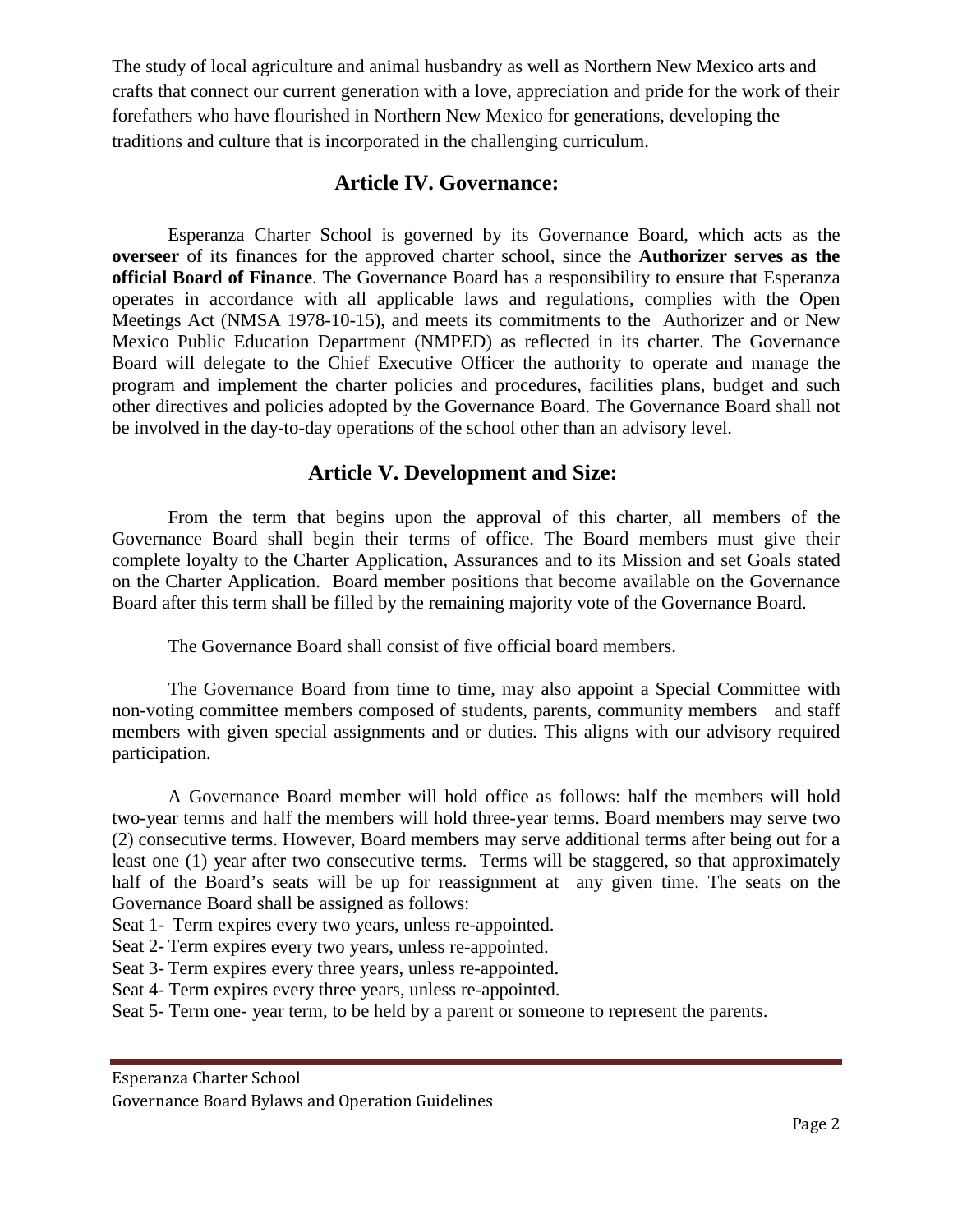The members of the Esperanza Governance Board may ordinarily organize their officer's positions (President, Vice President, and Secretary) or its organizational structure on the month of July, or at any time that the board wishes to by majority vote.

## **Article VI. Description of Positions:**

The Governance Board will consist of: President, Vice President, Secretary and two additional officers. This decision will be determined by the entire Board.

President: The President will act as a liaison between the Governance Board and the Chief Executive Officer and Business Manager. The President will coordinate all orders and resolutions of the Governance Board with the Chief Executive Officer and Business Manager and will review progress with these individuals at their offices and at the Governance Board Meetings.

Vice President: The Vice President will have all powers and perform all duties of the President in the absence, resignation, or incapacity of the President.

Secretary: The Secretary will see that minutes are kept of all meetings of the Governance Board.

Note: **The Finance Committee,** which is composed of two Esperanza Board Members, Chief Executive Officer and Business Manager will comply with NM HEC/227 & 251.

Note: An officer of the Esperanza Governance Board may be removed from his/her duty as an **officer** by the Governance Board, whenever in its judgment the best interest would-be served thereby, and this can be accomplished by a majority vote of those members at a meeting duly called for that purpose. The Board member will remain on the Governance Board.

# **Article VII. Recruitment and Selection, None-Compensation, Orientation Process, Professional Development, Travel and Per-diem Expenses, Training Cost, Inclusive of Removal and or Replacement:**

The Esperanza Governance Board Members will be considered, selected and appointed by the existing Governance Board from the Española Valley and neighboring communities. Due to the nature of the responsibilities of overseeing finances, construction, agricultural, community partnerships and educational programs and issues, Esperanza will recruit community members who have finance, business, construction, law, community involvement, school leadership experience and parenting experience. Governance Board members will serve on the Board on voluntary basis without expectation of monetary compensation or a stipend or mileage to attend monthly scheduled Board meetings.

Individuals wishing to serve on the Governance Board, due to a board member vacancy must submit their names, brief resumes, and a short statement outlining their interests, goals, and objectives in serving on the Governance Board to the Chief Executive Officer. The Chief Executive Officer will review the all applications and shall interview the qualified applicant(s). The Chief Executive Officer shall recommend the chosen successor at the next regular or special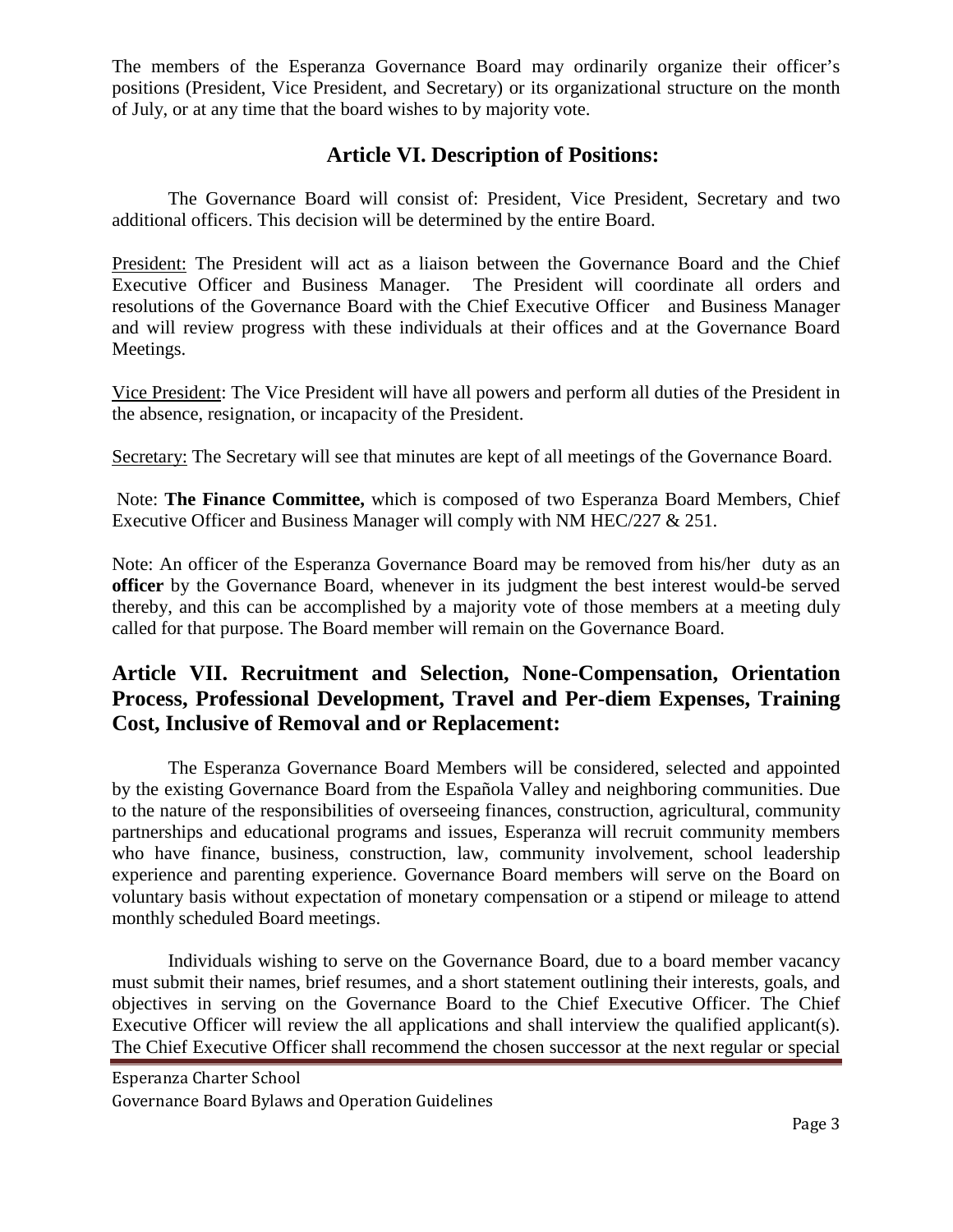board meeting and the nominee shall be considered and or approved by the majority of the Governance Board Members. If a Governance Board Member resigns, the member's seat will be filled by a majority vote of the remaining Governance Board member(s) through the established process and through the Chief Executive Officer's recommendation, until the expiration of the term without loosing the opportunity for the two-term limit.

Newly elected board members will be expected to participate in trainings, to review the charter bylaws and content, and to review meeting minutes. The Governance Board will support new members by ensuring they feel prepared to participate in the decision-making process.

The Governance Board will attend training in charter school law, budget, policy, procurement code, open meetings act, code of ethics, Education Plan for Student Success ( EPSS), or other strategic planning,. The Esperanza Charter School is a member to the New Mexico Coalition for Charter Schools and its Board member will utilize the offered training, as appropriate. The Esperanza Governance Board is also a member to the New Mexico School Boards Association and the Board members will also utilize the offered training, as well. Esperanza will provide each Board member travel (Per-diem and Mileage) to attend training, conferences meeting, school related business and will cover training expenses, as appropriated by the Board.

Governance Board Members who wish to resign must do so with a least a thirty (30) day notice in writing to the Board President. The Board member who is resigning agrees to return all Esperanza equipment and materials.

Any Board member of the Governance Board may be removed by the Governance Board whenever in its judgment; the Board's best interest would be served thereby. This can be accomplished by a majority vote of those members present at a meeting duly called for that purpose.

If any Board member fails to attend two consecutive meetings of the Governance Board without a valid excuse and after having been notified by the President of such failure to attend, then said absent member shall in that case, be deemed to have resigned. However, the Governance Board shall have the power to excuse the absence of any Board member, who has a valid excuse.

A Board membership vacancy due to death, resignation or disqualification may be filled by the Governance Board for an unexpired portion of the term.

# **VIII. Code of Ethics:**

The Esperanza Governance Board commits itself and its members to ethical, businesslike, and lawful conduct, including proper use of authority and appropriate decorum when acting as Board members.

> • Board members must have **loyalty to the Charter's founding Mission and the Charter Application** and avoid conflicts caused by loyalties to staff, other organizations, any personal interests and or any self -centered groups or other special interest groups.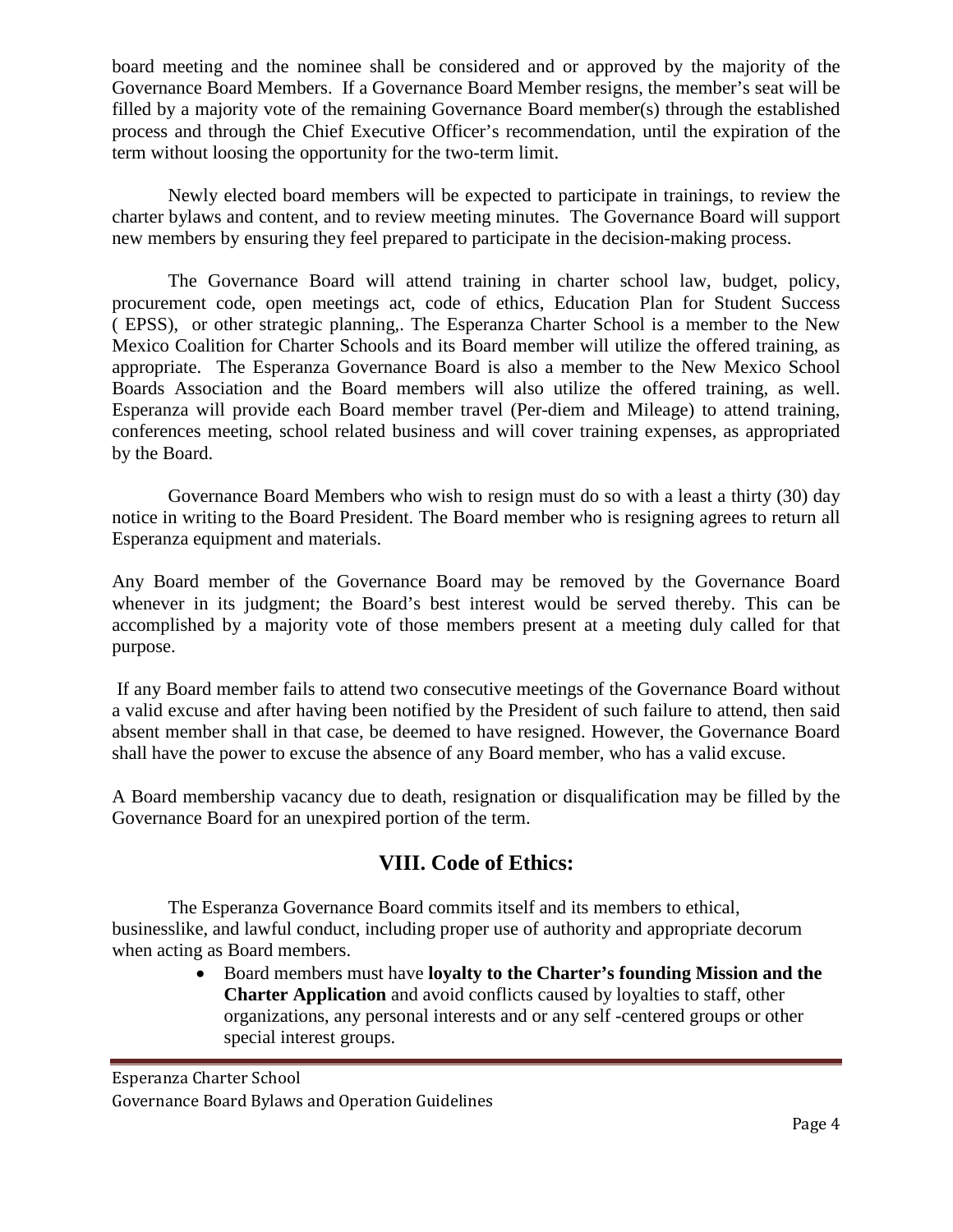- Board members must avoid conflict of interest with respect to their fiduciary responsibility.
	- o There will be no self-dealing of business by a member with the organization. Members must disclose any conflict of interest and then refrain from comment and voting. There shall be "No Business" with a Board members' outside personal business or service(s) within sixty (60) days from the time of appointment and with the Board's approval.
	- o Board members will not use their position to obtain employment in the organization for themselves or family members. Board members must resign ninety (90) days prior to applying for employment.
- Board members will respect the confidentiality appropriate to issues of a sensitive nature.
	- o All personnel discussion and other topics under the "New Mexico Open Meeting Act" must only occur in closed session and must be kept confidential.
	- o Members must refrain from individual judgments of employees of the school.
	- o Board members and designees are authorized to only repeat explicitly stated board decisions that were made in public to press, and other entities.
- Board members will be properly prepared for Board meetings, actions, and deliberation.
- Board members, to the best of their ability, will be prompt and consistent in their attendance of meetings.

# **IX. Conflict of Interest**

- **A.** Board members are prohibited from using confidential information acquired by virtue of their association with Esperanza Charter School or the Esperanza Governance Board members or the Esperanza Governance Board for their individual or another private gain or another organizations gain.
- **B.** Board members are prohibited from requesting or receiving and accepting a gift or loan for them or another that tends to influence them or appear to influenced them in the discharge of their duties as a Board Member.
- **C.** Business with suppliers will not be influenced or appear to be influenced by a Board Member's financial interest.
- **D.** Board members must not engage in activities which violate federal, state, or local laws or which, in any ways diminish the integrity and efficiency of the Esperanza Governance Board or Esperanza Charter School.
- **E.** The Board will not initially employ or approve the initial employment of a Chief Executive Officer for Esperanza Charter School who is a Board members spouse, father, father-in-law, mother, mother-in-law, son, son-in-law or daughter, daughter-in-law in accordance with New Mexico State Statute (NMSA 22-8B-10),
- **F.** From time to time, friends, acquaintances, parents, employees and others will ask a Board member for favors in terms of hiring and retaining of Esperanza employees as well as taking sides on matters of student discipline and other school matters. To the extent possible, Board members are to inform such individual(s) that as Board members, they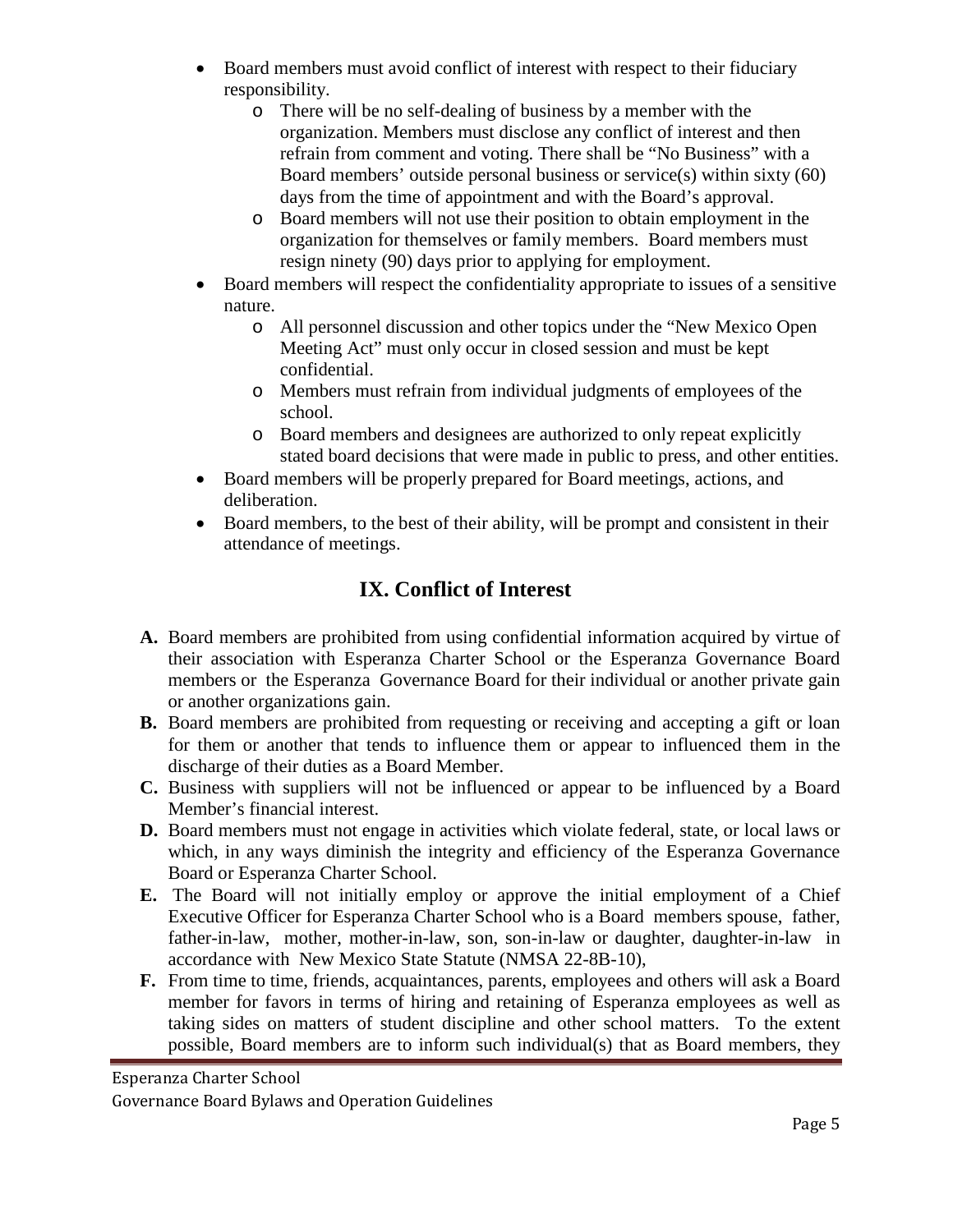are not to take an active role in the day to day operations of Esperanza: however, such a Board member may certainly look into the matter by talking to the Chief Executive Officer, in order to assure that fairness and proper actions are being taken. No Board member is to feel that he/she has the power or authority or influence the day to day operations and decisions of Esperanza. The Governance Board shall not be involved in the day-to-day operations of the school other than an advisory level. Any perceived problem should be brought to the attention of the Board President for inclusion on the Board's agenda of such matter for discussion and policy remediation or other action that the Board may seek to take.

For Example: "A Charter Governance Board can hire or fire the Chief Executive Officer, but otherwise are not involved in any personnel issues other than as a hearing body for terminations and discharges. Consequently, a school Governance Board cannot call a special meeting to hear an employee's complaint, because if the employee is later fired, the board members would not be able to act as impartial "jurors" in the employees' termination or discharge hearing".

- **G.** Esperanza shall not enter into any financial transaction with any Board member, any relative of a Board member, or any other person or entity in which the board member has a direct or indirect financial interest, unless: (a) the nature of the direct or indirect interest is fully disclosed to the board. (b) the transaction is expressly approved by majority of the Board: and (c) the Board member responds to a bid quotation or bid proposal and gives the lowest price for product(s), meals and or service(s).
- **H.** Board members must, in all instances maintain their conduct at the highest standards.

# **X. Misuse of Position**

 No Board members shall use his/her position at Esperanza to attempt to influence the decision of any employee of Esperanza or grant special treatment to: (a) the child or ward of a Board member, (b) an employee, (b) a contractor, (c) any relative of a Board member, (d) any business enterprise, non-profit organization or other entity with respect to which a Esperanza Governance Board member has a direct or indirect financial interest.

# **XI. Policy Process and Adoption**

 It is the intent of the Governance Board to adopt policies that serve as guidelines for its own operations and for the successful and efficient functioning of the Esperanza Charter School. Policy adoption is one of the Governance Board responsibilities. Suggestions regarding the content of policies may originate with the Chief Executive Officer with input from different sources, if needed. A careful and orderly process shall be used in developing, examining, revising or repealing the policy (ies).

Policies are framed and intended to be interpreted within the context of applicable laws and regulations.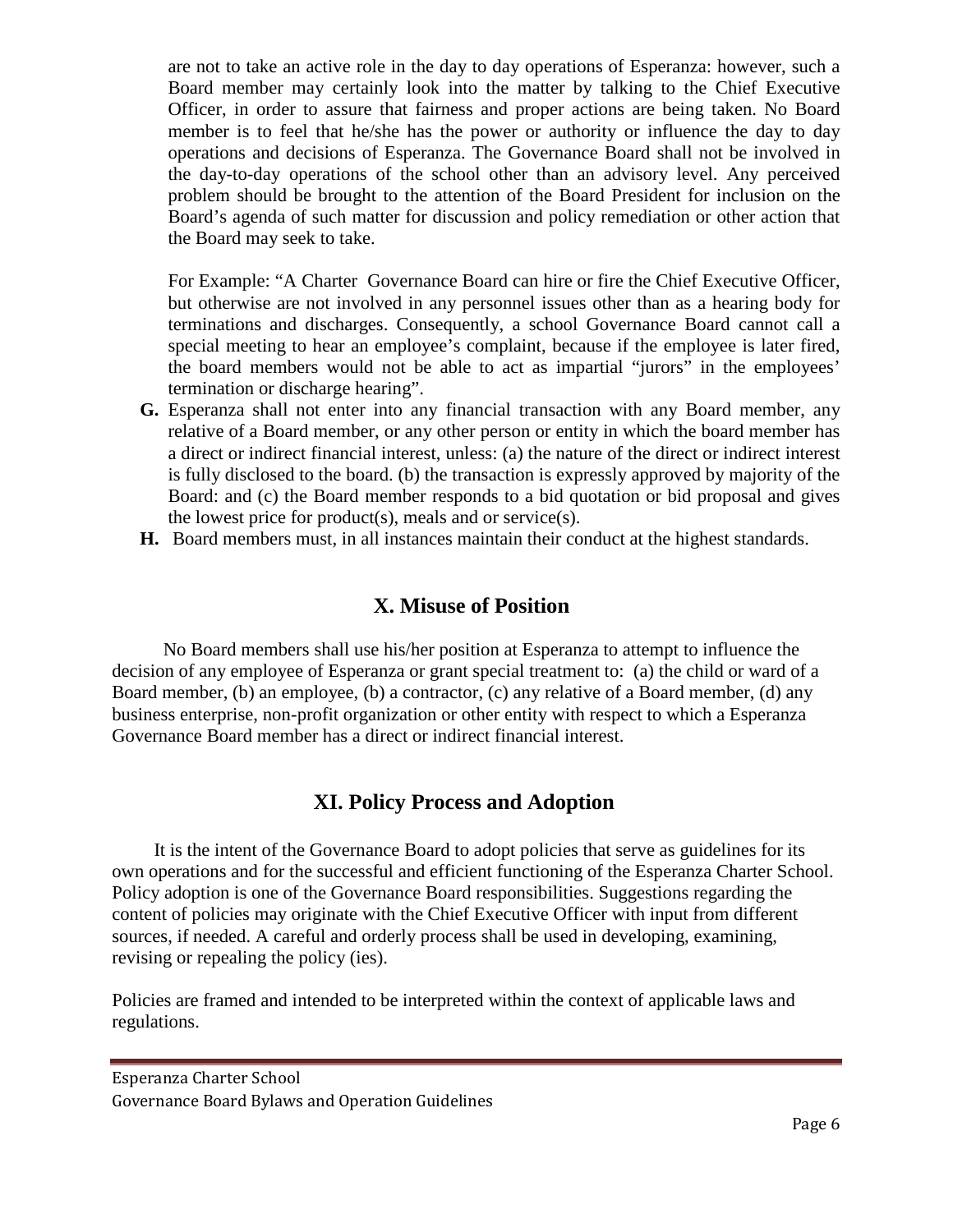Changes in needs, conditions, purposes and objectives may require revisions, deletions and additional to the policies. The Charter school welcomes suggestions for ongoing policy review and revisions.

Adoption of new policies or revisions or repeal of existing policies is the responsibility of the Governance Board. Ordinarily the Board may follow one of two optional procedures in considering and adopting policies. Board members must understand the policy (ies) and their purpose before final action:

Option 1:

A. First Reading – The policy is presented for review and discussion; and

B. Second Reading- The policy is presented for discussion and action.

Option 2:

 A. Discussion, Adoption and /or Revisions of policy (ies) may take place at a single meeting when time is of essence.

Notation: A policy or policies may also be adopted or amended at single meetings of the Governance Board in a Board declared emergency or when the policy adoption or revision is required by a certain timeline, regulation or law. In the absence of a policy relating to a specific situation, the Chief Executive Officer will use his/her best judgment in arriving at a decision. The Chief Executive Officer will make his decision on what he /she senses will be if it existed based on the spirit and tenor of another existing policy.

# **XII. Governance Board Meetings and Rules of Procedure to Conduct a Meeting**

The Governance Board will meet at regularly advertised monthly meetings ordinarily on the last Wednesday of the month. Special Meetings and Emergency Meetings may be called pursuant to the adopted "Esperanza Governance Board - Open Meeting Resolution". All meetings will be open to the public. The public participants may attend the meeting and listen, unless individual have requested to be placed on the agenda through the established proper internal channels. The Governance Board will provide notices to comply with all provisions of the New Mexico Open Meetings Act. All meetings will be posted in the Esperanza Administration Office, Espanola Public School Administration Office and notices will be faxed to KDCE Radio Station and the local newspaper, The Rio Grande Sun upon request, in a timely manner and according to the provisions of the New Mexico Open Meetings Act (NMSA 1978.10.15). An agenda will be made public within the required hours before the Board meeting and contain items of business to be discussed and or acted on. A majority of the Board members shall constitute a quorum for the transaction of business. The general rules of procedures in conducting a meeting will be governed by a modified version of Robert's Rules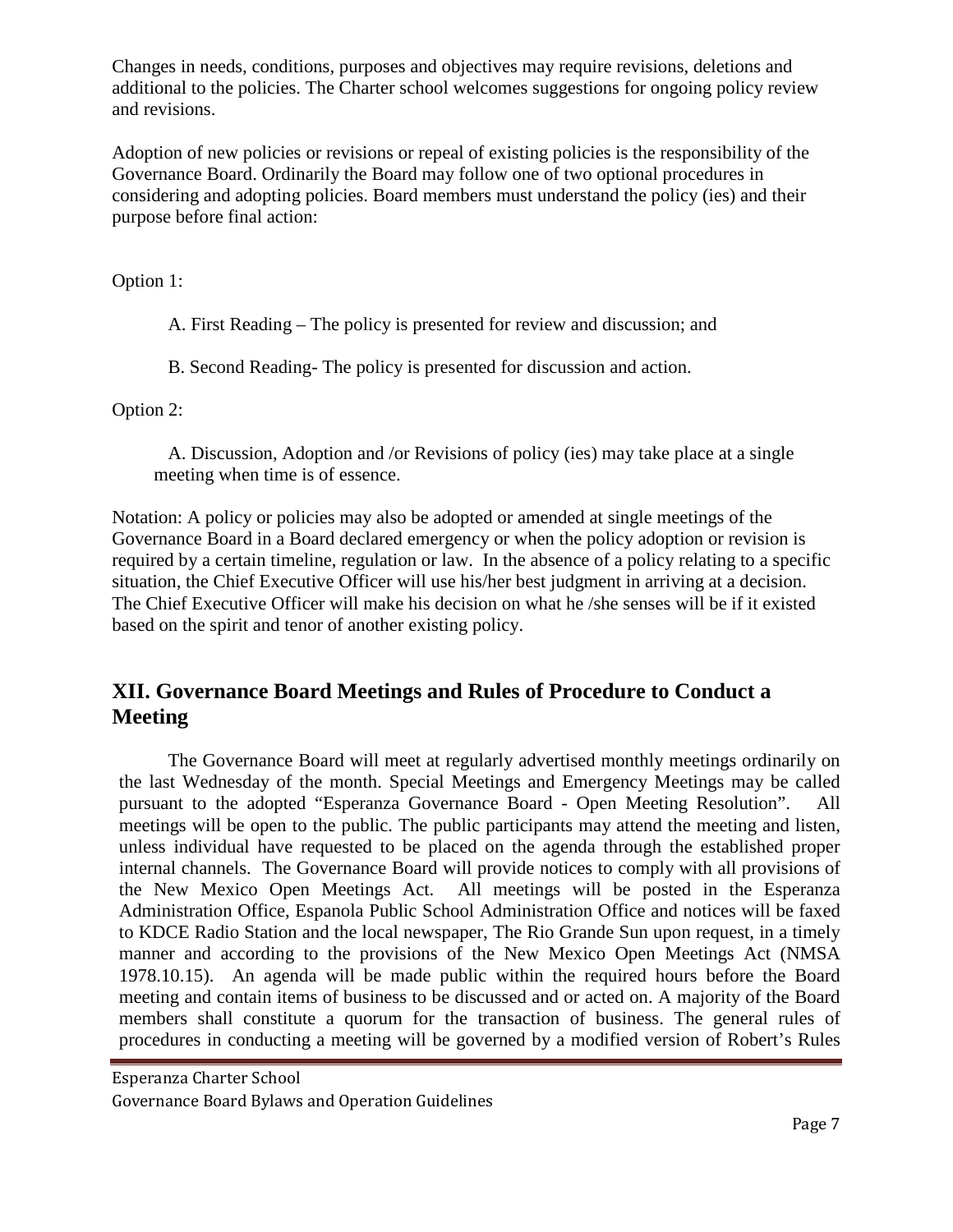of Order for School Boards through developed and approved the New Mexico School Board Association. All Board members may make motions and cast a vote, inclusive of the President.

 A Board member may participate in a meeting of the Governance Board by means of conference telephone or similar communications equipment when it is otherwise difficult or impossible for the member or members to attend the meeting in person provided that each member participating in the conference telephone can be identified when speaking, all participants are able to hear each other at the same time and members of the public attending the meeting are able to hear any member of the public body who speaks during the meeting.

 Public participation for public comment will be made available at a specific time in each agenda for a brief two (2) minute time frame per spokesperson. Public comment shall not be personal attack against students, parents, staff Chief Executive Office or Board Members. Personnel matters/ issues and or legal issues must be discussed in closed session.

When necessary the Governance Board may proceed into Executive Session as provided by "The New Mexico Open Meetings Act" to discuss confidential information pertaining to personnel matters, litigation, and acquisitions or sales of real property, etc. There shall be no action taken in executive session/closed session. Information discussed in Executive session shall remain confidential under New Mexico State Law. All other action items may be taken into open session as required by the New Mexico Open Meeting Act. Members of the Governance Board will be expected to adhere to the Code of Ethics for New Mexico School Board Members. Refer to Open Meetings Act. A majority vote will be required to pass a vote on school matters.

## **Article XIII. Board Minutes:**

 A record of all actions of the Governance Board will be set forth in the official minutes of the Governance Board. The Board agendas are reflected in the minutes and approved resolutions will be kept on file as permanent official records of Esperanza. The Chief Executive Officer will delegate such duty to an executive secretary or another designee to take the minutes of all Board meeting , inclusive of recording actions and provide a written copy of the minutes thereof for approval at the next regular board meeting.

## **Article XIV. Parental Involvement and /Community Partnerships**:

Esperanza Governance Board is committed to parental involvement and community involvement to further utilize resources needed to maximize student potential for success. Our parent cooperative model which is implemented through the Parent Advisory Committee (PAC) forms partnerships for parents to be actively involved in their child's educational growth through advisory roles.

The Parent Advisory Committee (PAC) is a representative structure elected from within its parents for parental involvement, through which they can become involved in working in partnership with school management and staff for the benefit of the school and its students. The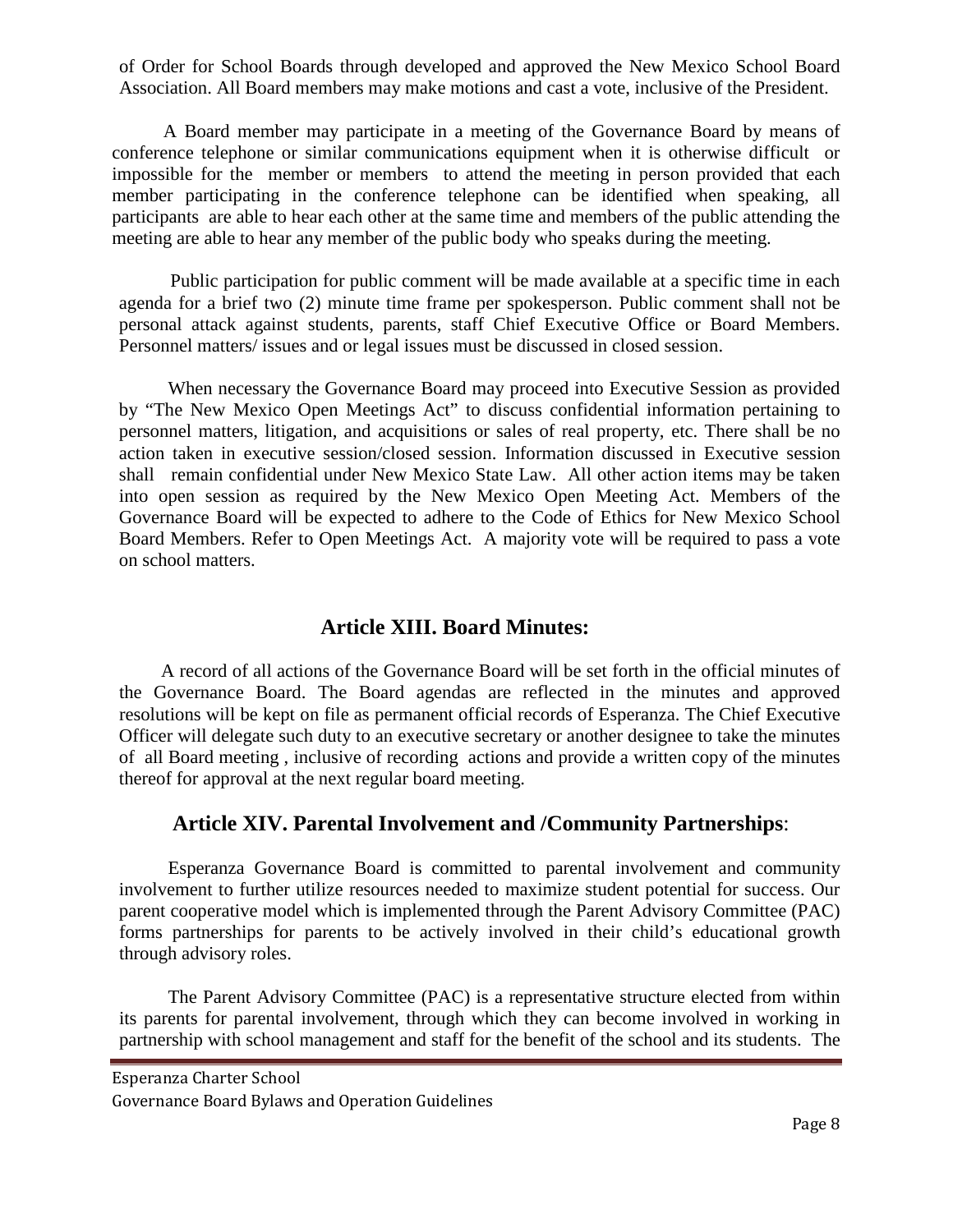Parent Advisory Committee brings a forum to shared ideas and interests to support the program. Part of the Parent Advisory Committee's duties will be to do some fund raising activities, organize parent in activities and assign a parent liaison to report to the Chief Executive Officer and the Governance Board. This will ensure that decision making will be shared among all those associated with the school. The parent liaison has no voting powers in the Governance Board. Community partners will also be identified in order to strengthen our programs as well.

# **XV. Decision Making:**

The decisions and role of the Esperanza Governance Board are in the areas such as policy, budgeting, curriculum, contracts, and facilities rests in the voting members of the Governance Board. The Governance Board does hire its Chief Executive Officer and by New Mexico State Law the Head Administrator /Chief Executive Officer /Chancellor has full authority to employ, reassign, discharge, terminate and or suspend the employees of Esperanza. The Authorizer / New Mexico Public Education Department (State Board of Education Rules and Regulations) requires the Governance Board to be accountable for content standards, benchmarks, performance standards, Common Core Standards , NCA Accreditation , NMPED State Accreditation, standardized testing, and the Esperanza Charter School Report Card published by the New Mexico Public Education Department. Esperanza Governance Board will uphold all those New Mexico State Laws, New Mexico Public Education Department and or Authorizers requirements.

 The Esperanza Governance Board will make known and delegate all programs, policies, procedures, fiscal and otherwise, to the Chief Executive Officer and his appointed Business Manager, who will then be responsible for their implementation and administration on a day-today basis. The Governance Board and or its individual board members will not be responsible for the day-to-day operations of the school. The Governance Board delegates to the Chief Executive Officer the authority to implement the charter, policies and procedures, facilities plans, budget and such other directives and policies adopted by the Governance Board. The Governance Board shall not be involved in the day-to-day operations of the school other than an advisory level.

. The Governance Board will review and discuss annually the appropriate methods of implementing the school's programs, policies, and procedures with all educators, staff, parents, and students. The Governance Board will review the policies at least annually for compliance with all state and federal Acts and regulations.

 Esperanza will operate in compliance with all local, state or federal laws, acts, rules and regulations including constitutional provisions prohibiting discrimination on the basis of race, color, national and ethnic origin, disability, age, creed, gender, religion, or ancestry.

# **Article XVI. Description of Site-Based Reporting Structure:**

 The Esperanza Governance Board will have oversight responsibility of its financial/fiscal matters along with other duties listed. The Authorizer will have full responsibility for Esperanza Financial/ Fiscal Affairs as the official Board of Finance. The appointed Business Manager along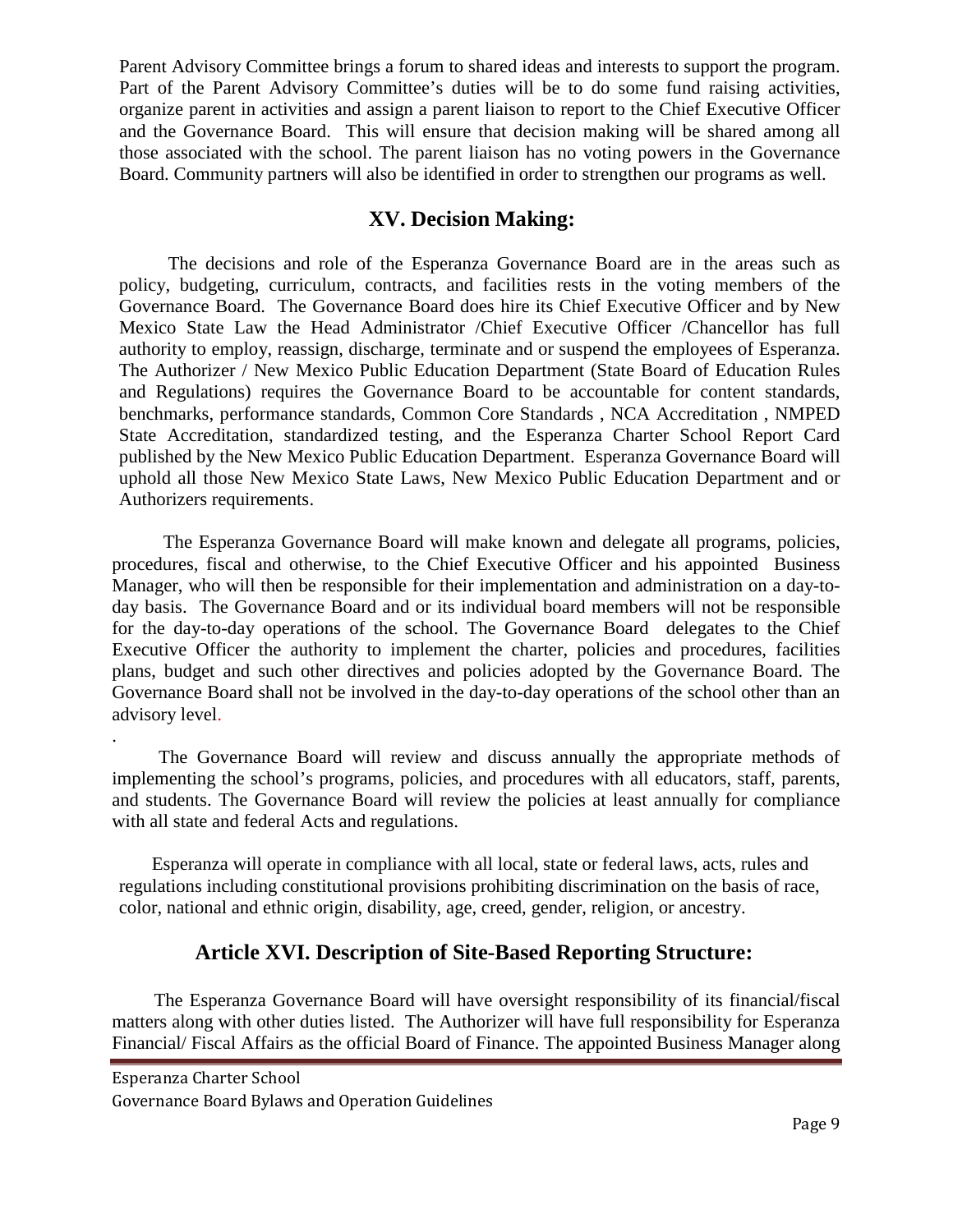with the CEO/Chancellor of the school will have direct communications with the Esperanza Governance Board pertaining to the fiscal and legal operations of the school. In turn, all support personnel and para-professionals will report directly to the Chief Executive Officer or his/her designee pertaining to day-to-day operations. The general education teachers will report directly to the Chief Executive Officer or his/her designee for student issues and for personnel issues. The ancillary staff will report directly to the Special Education Coordinator for all students receiving special education services and will report to the Chief Executive Officer or his/her designed for personnel issues.

## **Article XVII. Relationship with Authorizer:**

The relationship between the Esperanza Charter School and the Authorizer will be professional and collaborative. This relationship will be carried out in interaction both between the Chief executive Officer and the Authorizers administrators and between officials of the respective Boards. Collaborative arrangements may be shared, negotiated and or effected with respect to access by the Charter School and the Authorizer for supplies, equipment, and use of facilities, ancillary services and or subcontracting for other particular services. In the operation and all the affairs of the Charter School the Esperanza Governance Board holds the Authorizer harmless and hereby releases them from all such liability. The Esperanza Governance Board accepts that it is accountable to the Authorizer for ensuring compliance with applicable laws, rules and charter provisions. All rising disputed matters will be resolved amicably and professionally through mediation in a reasonable, fair and expeditious manner.

## **Article XVIII. Governance Board Responsibilities and Accountability:**

In accordance with the 1999 Charter Schools Act, Esperanza will operate with a schoolcentered Governance Board, site-based and autonomous oversight of fiscal/financial management, and an innovative educational program. The Governance Board will be empowered to make decisions in school matters, unless otherwise prescribed by the New Mexico Public Education Department or other state and federal regulations. The Esperanza Governance Board will manage the general property, business, and affairs of the charter school. The Governance Board may exercise powers provided by the New Mexico Public Education Department / New Mexico State Board of Education rules and Regulations, the Esperanza Charter Application, and its own Charter Governance By-Laws and Operation Guidelines. The Governance Board may assign and reassign as necessary duties and responsibilities to appropriate appointed Governance Board Committees. The Governance Board and or its individual members will not be responsible for the day-to-day operations of the school other than on an advisory level.

#### A. Governance Board will be responsible for:

- Compliance with Charter Application.
- Compliance with all local, state, and federal law.
- Fiscal / Financial oversight.
- Progress towards achievement of school's goals.
- Education Plan for Student Success (EPSS) and / or Strategic Planning.
- Policy development and review.

Esperanza Charter School Governance Board Bylaws and Operation Guidelines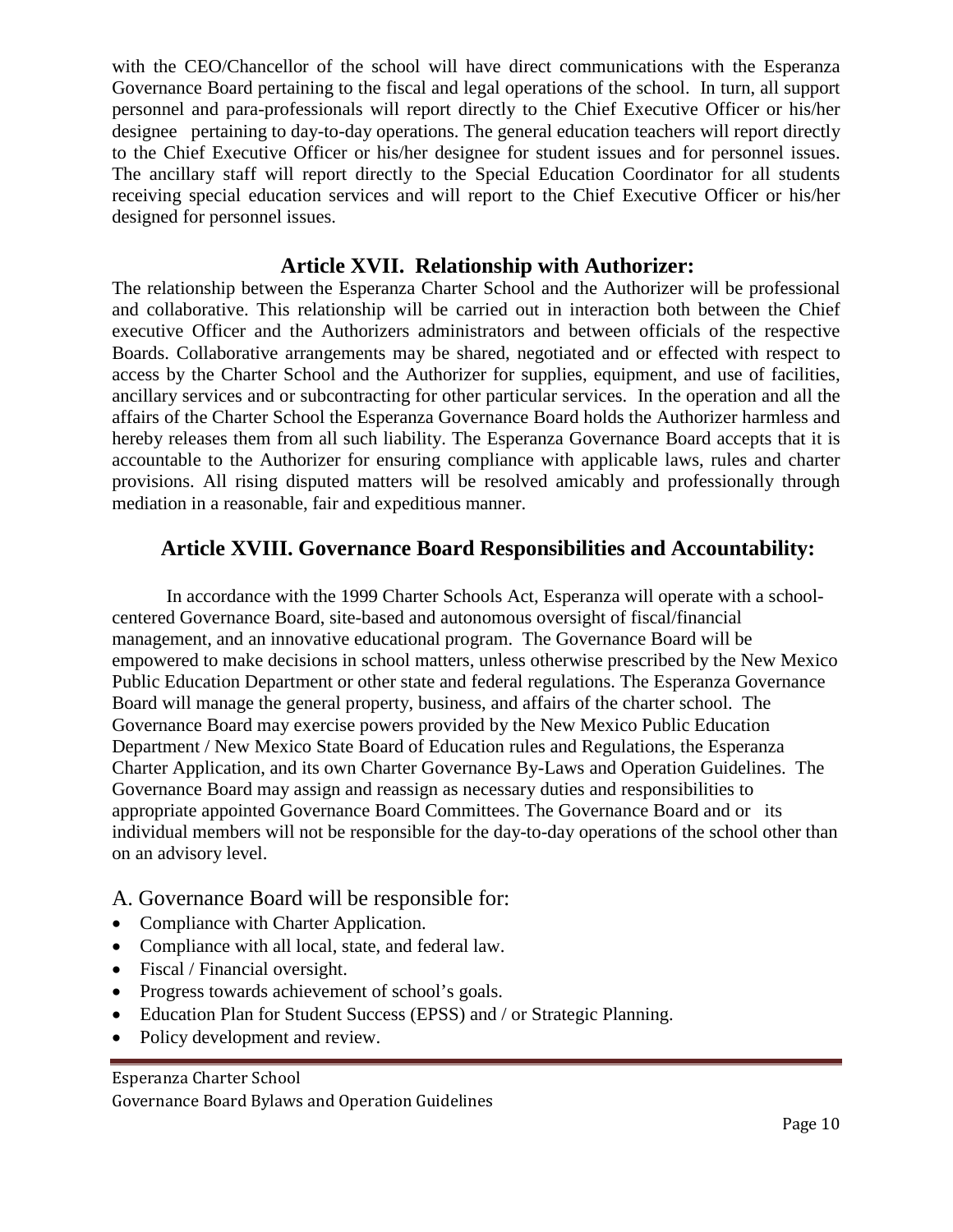- Community partnerships.
- Encourage parental involvement through Parent Advisory Committee (PAC)
- Hire a Chief Executive Officer and negotiate salary, duration of contract, benefits, terms and conditions.
- Evaluate Chief Executive Officer, based on established criteria.
- Location of School facility and seek funding sources for facility.
- Public Relations and etc.
- President or Vice President or Secretary or Treasurer will be authorized to sign checks along with the Chief Executive Officer or his/her designee.
- Appoint a Finance Committee and Audit Committee pursuant to New Mexico House Education Committee/House Bill 227 & 251(NMHEC/HB 227&251.)

# **B. Governance Board Legal Responsibilities:**

- Ensure the charter school is properly managed. The Governance Board will establish a working relationship with the Chief Executive Officer and will work together to achieve the goals of the charter application.
- Maintain legal status; ensures proper paperwork is submitted to governmental agencies in compliance with all state and federal law.
- Review financial and business dealings and exercise proper judgment in self-dealing transactions to avoid conflicts of interest.
- Adopt and comply with all provisions of the New Mexico Open Meetings Act. The Governance Board through its administrators will post notices throughout in the designated areas and will inform the KDCE Radio Station and the Rio Grande Sun Newspaper in a timely manner as referenced on the adopted Open Meeting Resolution and in according to the provisions of the New Mexico Open Meetings Act (NMSA 1978-10-15). Agendas will be made public and contain items of business to be discussed and action to be taken on some items. Public participation will be made available at a specific time in each agenda. Personnel matters/issues, legal issues and topic relevant to the acquisition of property will be discussed in closed session and information must be kept in confidence.

# **C. Governance Board Financial Oversight Responsibilities:**

- Held accountable for Esperanza fiscal/financial performance in accordance with the 1999 New Mexico Charter School Act.
- Oversee finance for fiscal soundness.
- Review, approve and monitor implementation of the annual budget, inclusive of approval of Budget Adjustment Requests (BARs).
- Review monthly financial reports such as balance spread sheets, income statements, expenditure reports and changes in financial position.
- Ensure proper internal controls are in place.
- Accept or reject any charitable gift, grant, device or bequest.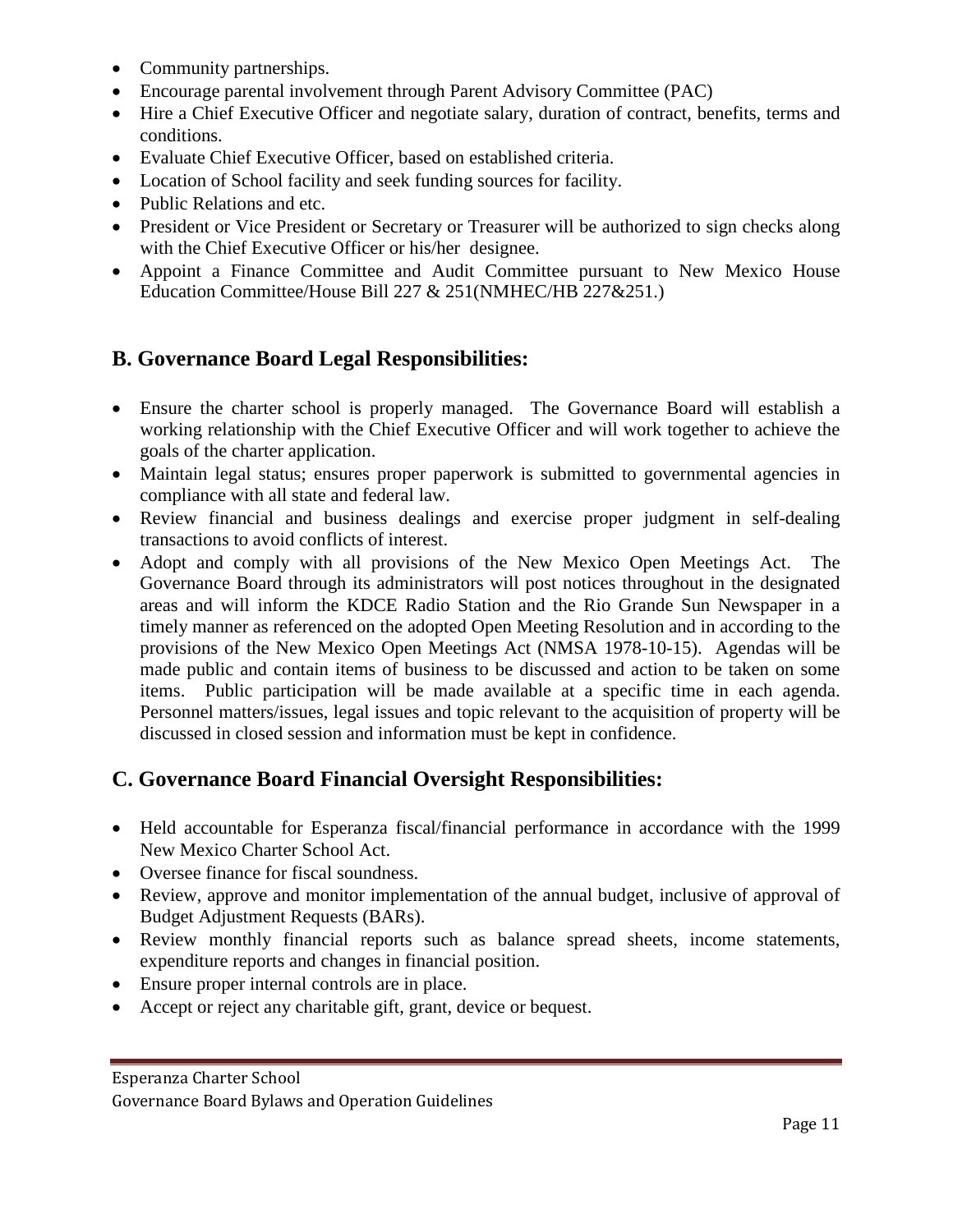- President, Vice President, Secretary will be authorized to sign checks along with the Chief Executive Officer or his/her designee.
- Appoint a Finance Committee and Audit Committee pursuant to New Mexico House Education Committee/House Bill 227 & 251(NMHEC/HB 227&251.)

## **D. Governance Board Planning Responsibilities:**

- Approve Education Plans for Student Success (EPSS) and review progress, inclusive of any other Strategic Plans.
- Assess compliance and progress in achieving educational outcomes.
- Assess program evaluation plan.
- Plan for school facility and its funding.

# **E. Governance Board Policy Responsibilities:**

- Develop and adopt written policies.
- Review policies periodically.
- Maintain mission and program direction for the charter school.
- Make policy changes when needed.
- Approve amendments to the Charter.

# **F. Governance Board Personnel Responsibilities:**

- Set and review personnel policies.
- Hire a Chief Executive Officer and negotiate salary, duration of contract, benefits, terms and conditions
- Evaluate the Chief Executive Officer based on set or established criteria.
- Delegate to the Chief Executive Officer the authority to implement the charter, policies and procedures, facilities plans, budget and such other directives and policies adopted by the Governance Board. The Governance Board shall not be involved in the day-to-day operations of the school.
- Acknowledge that by New Mexico State Law requires that all personnel be employed, reassigned discharged suspended and terminated by the Chief Executive Officer in accordance with New Mexico School Personnel Act (NMSA 1978 §§ 22-10A-1 et seq.
- Procurement of Insurance: Esperanza will participate in the New Mexico Public School Insurance Authority.
- Enter into contracts consistent with approved budget for any service or activity that is required to perform in order to carry out the educational program.
- Complaints should not be heard at a board meeting or parent meeting, but should be raised through the general complaint policy adopted by the Governance Board or to the Chief Executive Officer.
- Complaints about employees from parents or other employees should go through the Chief Executive Officer.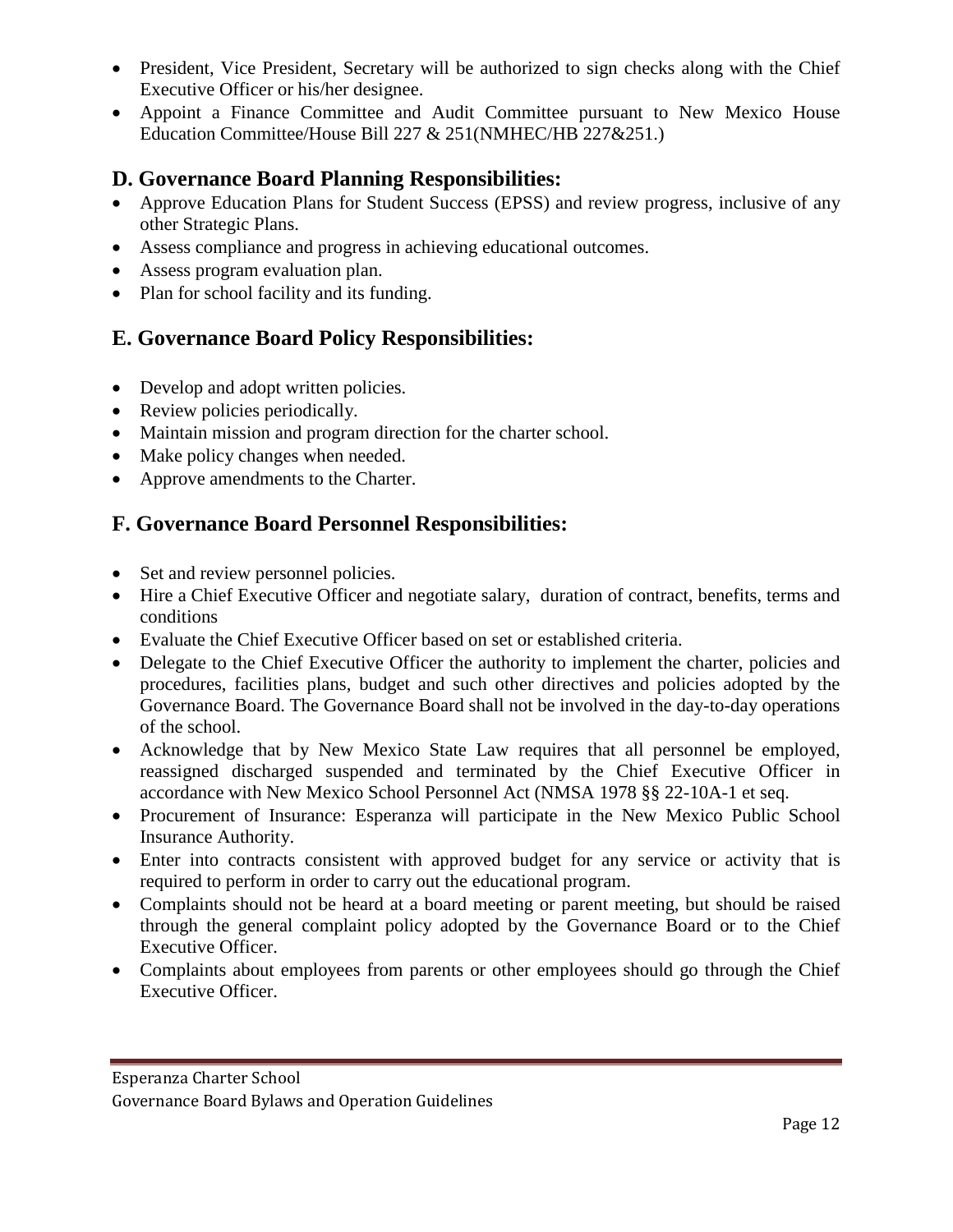# **G. Governance Board Public Relations Responsibility:**

- Develop Community Partnerships.
- Develop Parental Involvement Partnership through the Parent Advisory Committee (PAC).
- Review New Mexico Public Education Department (NMPED) required surveys and make changes, if necessary.

# **H. Governance Board - School Facility and Property Responsibility:**

- Acquire, lease and dispose of property, both real and personal to the extent permissible by laws applicable to public schools.
- Authorize the repair and maintenance of all property.
- Acquire and dispose of property.
- Acquire an adequate school facility and campus for Esperanza Charter School.

• Establish or set up a Foundation (501C3), in order to support Esperanza Charter School with facilities and other needs.

# **I. Such other powers and authorities as provided for by law.**

- New Mexico Charter School Act 1999 (NMSA 1978 §§ 22-8B-1 et seq. and 22-8B-15 et seq. , as amended)
- New Mexico School Personnel Act (NMSA 1978 §§ 22-10A-1 et seq.);
- New Mexico Procurement Code (NMSA 1978 §§ 13-1-1 et. seq.);
- New Mexico Open Meetings Act (NMSA 1978, Sections 10-15-1 et seq.);
- New Mexico Public School Finance Act (NMSA 1978 §§22-8-1 et seq.); and
- applicable rules and regulations issued by the New Mexico Public Education Department ("PED") (contained in Title 6 of the New Mexico Administrative Code)
- Section 504 the Rehabilitation Act of 1973
- The New Mexico Human Rights Act (NMHRA)
- The American with Disabilities Act (ADA)
- Esperanza Charter with its Authorizer, including the applicable Authorizers policies not waived in the Esperanza Charter Application.
- New Mexico Inspection of Public Records Act, NMSA 1978, §§ 14-2-1 et seq. ("IPRA")

## **Article XIX. Amendments**

The Esperanza Governance By-Laws and Operation Guide may be amended, revised, repealed or new By-Laws may be adopted, by an affirmative two third of the Governance Board members in office. Any proposed amendments must be submitted in writing to the Governance Board members prior to the meeting at which the amendments will be considered. All By-Laws Amendments must be submitted to the Authorizer and to the New Mexico Public Education Department, upon approval.

By-laws passed by the Esperanza Charter School Governance Board this

Esperanza Charter School

\_\_\_\_\_\_\_\_\_\_\_\_\_\_\_\_\_\_\_\_\_\_\_\_.

Governance Board Bylaws and Operation Guidelines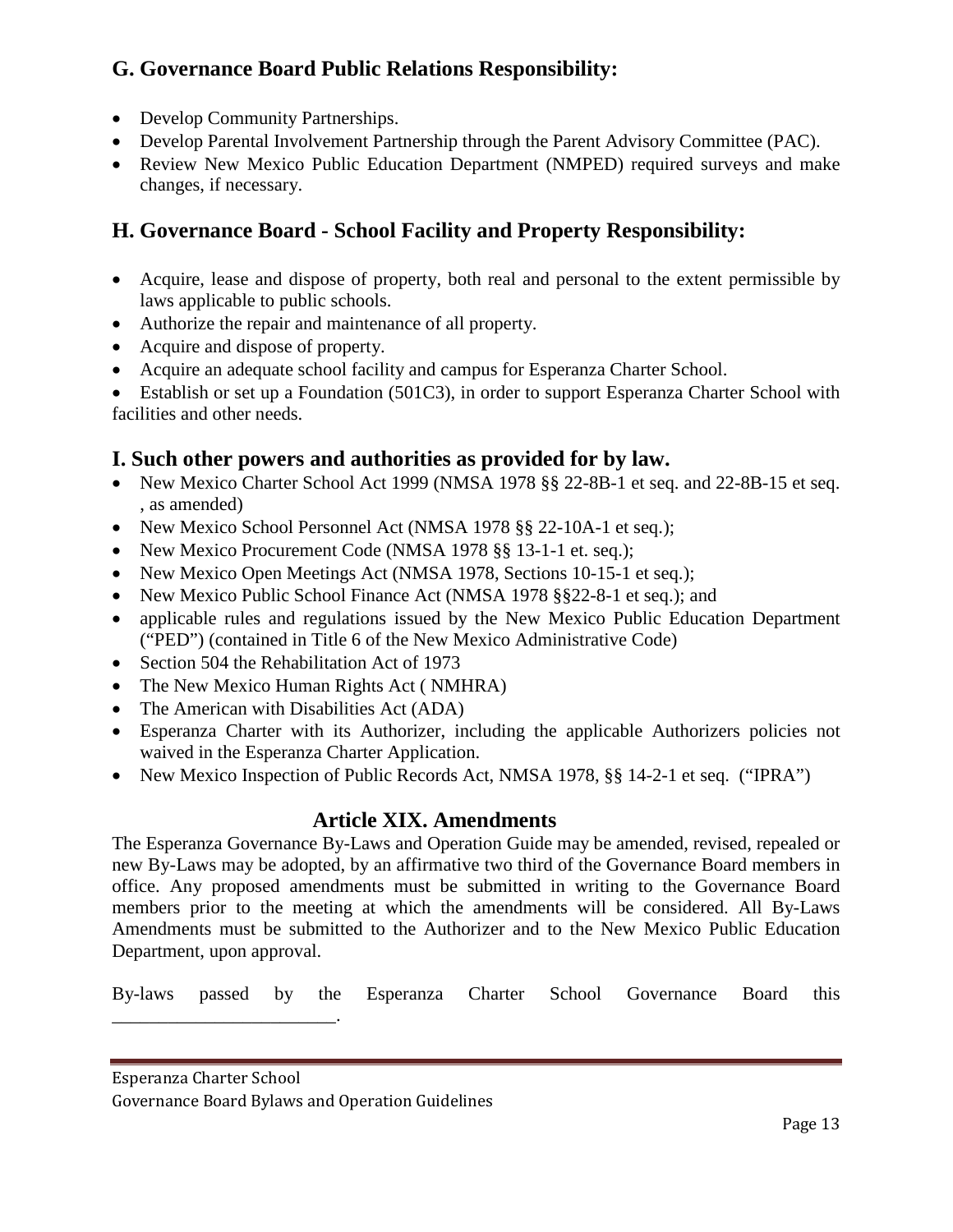President: \_\_\_\_\_\_\_\_\_\_\_\_\_\_\_\_\_\_\_\_\_\_\_\_\_\_

## Dr. Juanita Cata, President

Date: \_\_\_\_ \_\_\_\_\_\_\_\_\_\_\_\_\_\_\_\_\_\_\_\_\_\_\_\_\_\_

Secretary: \_\_\_\_\_\_\_\_\_\_\_\_\_\_\_\_\_\_\_\_\_\_\_\_\_\_

Date: \_\_\_\_ \_\_\_\_\_\_\_\_\_\_\_\_\_\_\_\_\_\_\_\_\_\_\_\_\_\_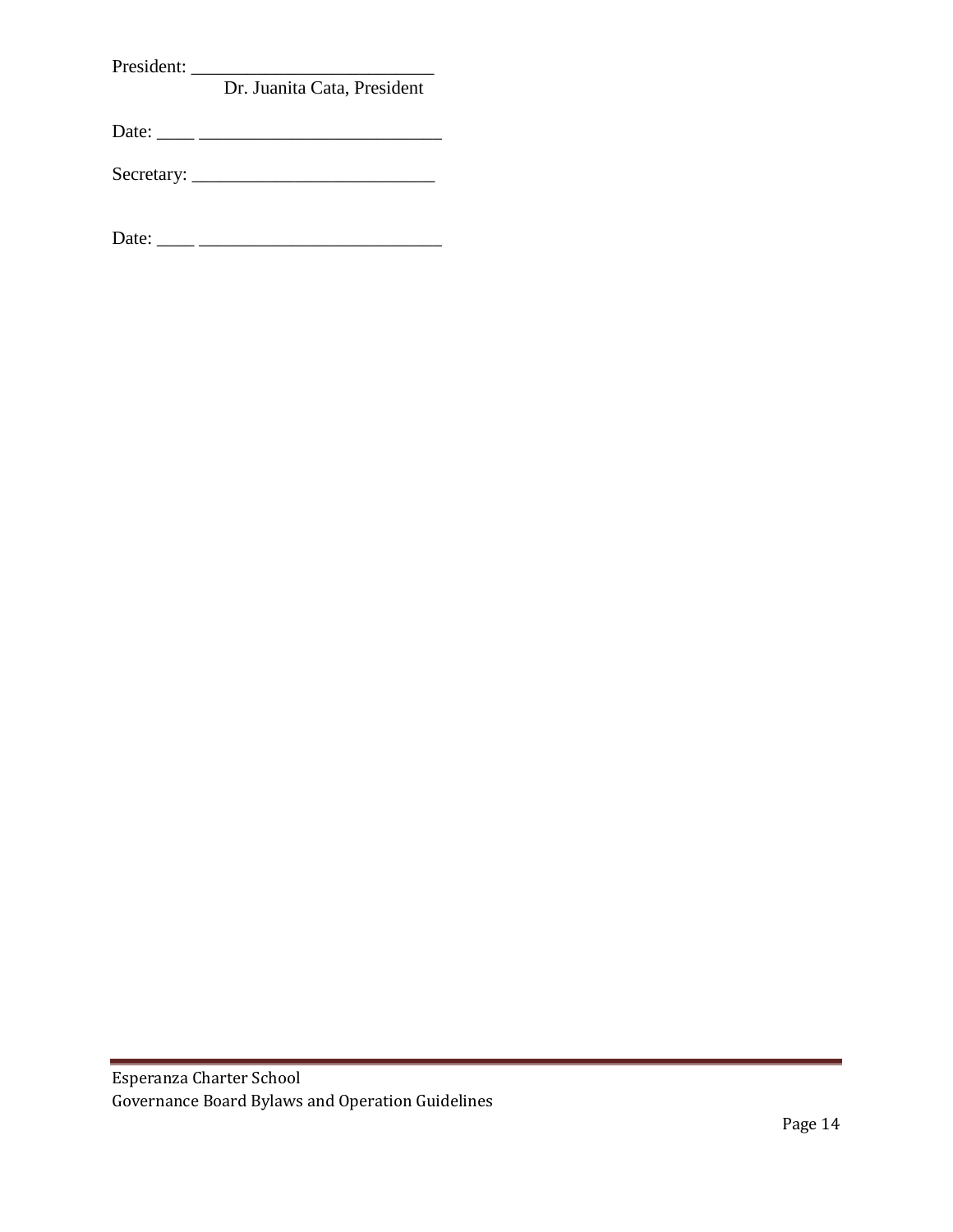# **Attachment A: Principal's Job Description**

#### Principal's Job Description

The Principal is responsible for implementing the policies of the Governing Board and administering the day-to-day responsibilities of the school and will inform the Governing Board regarding of the hiring, suspensions, discharge and dismissal of all personnel. He/she will coordinate the activities of faculty committees, work with budget, seek for other grants, direct the work of the administrative and custodial staffs, meet with the public, work with parental advisory groups and handle non-classroom discipline problems. The Principal will also be required to handle classroom discipline problems that a teacher cannot solve on his/her own. The Principal will, on a on-going basis, establish additional places for a students to work. The Principal also serves, ex-officio, as a member of the Governing Board and will only report to the Governing Board. The Principal supervises and evaluates the performance of staff assigned.

#### **Skills needed:**

- Knowledge of school law, finance, and curriculum.
- Able to manage personnel.
- Able to interpret policy, procedures, and data.
- Exceptional organizational, communication, public relations, and interpersonal skills.

#### **Working Conditions:**

- Maintain emotional control under stress.
- Occasional district wide and statewide travel.
- Frequent prolonged and irregular hours.

## **Responsibilities and Duties:**

#### **Management:**

• Monitor instructional and managerial processes to ensure that program activities are related to program outcomes and use findings to take corrective actions.

#### **School or Organization Morale:**

• Provide instructional resources and materials to support teaching staff in accomplishing instructional goals.

• Foster collegiality and team building among staff members. Encourage their active enrollment in decision-making process.

• Provide for two way communications with the Board, staff, students, parents, and community.

• Communicate and promote expectations for high-level performance to staff and students. Recognize excellences and achievement

• Ensure the effective and quick resolution of conflicts

## **School or Organization Improvement**

• Build common vision for school improvement with staff. Direct planning activities and put programs in place with staff to ensure attainment of school's mission.

• Develop and set annual school performance objectives for each of the Academic Excellence Indicators using the campus planning process and site-based decision making committee.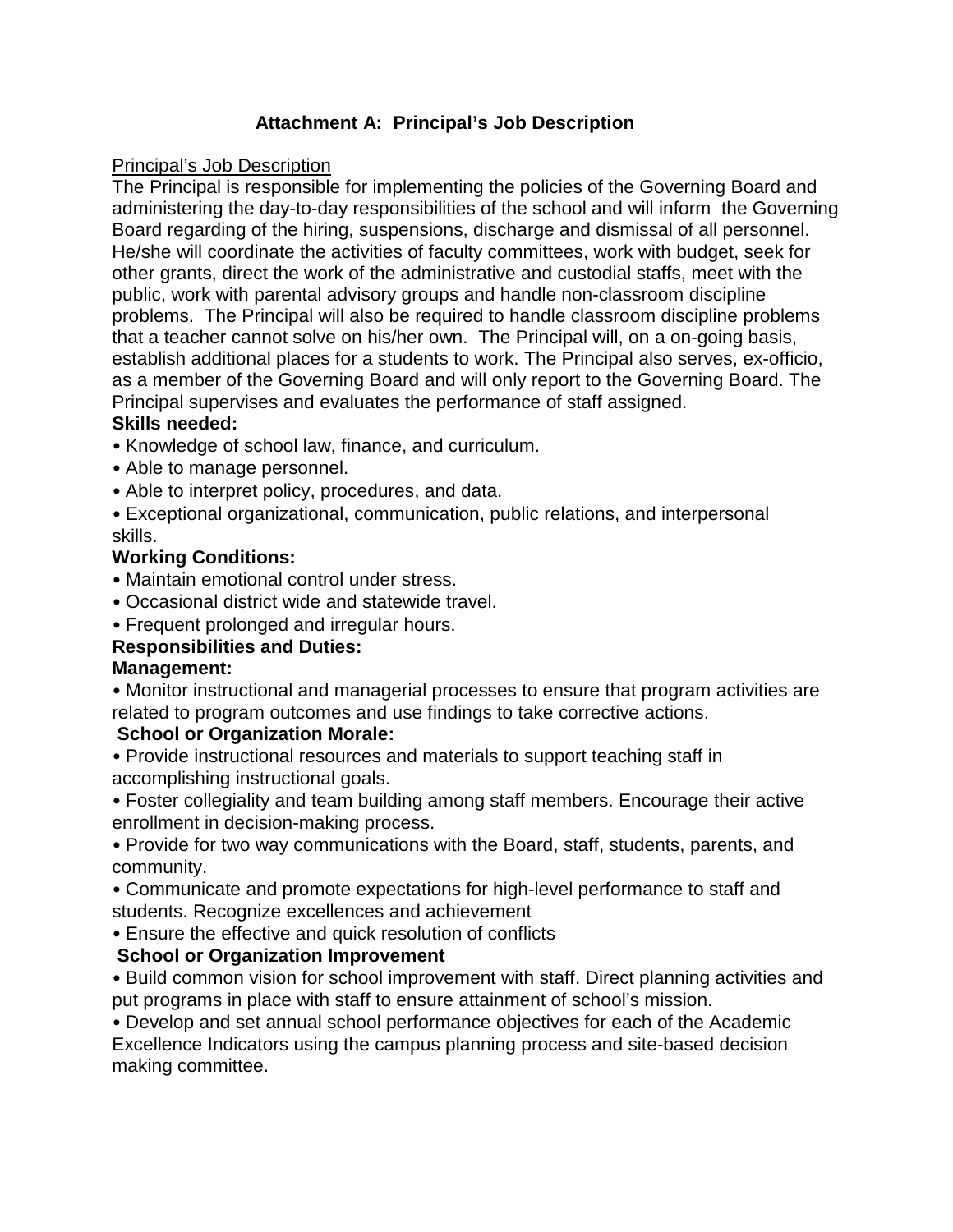• Develop, maintain, and use information systems and records necessary to show school progress on performance objectives addressing each Academic Excellence Indicator.

#### **Personnel Management:**

• Interview, select, and orient new staff. Approve all personnel assigned to the school.

• Define expectation for staff performance with regard to instructional strategies,

classroom management, and communication with public.

• Observe employee performance, record observations and conduct evaluation conferences with staff:

• Work with school-level planning and decision-making committees to plan professional development activities.

## **Management of Fiscal, Administrative, and Facilities Functions**:

• Comply with state and federal laws and regulations affecting the school.

• Develop school budgets based on documented programs needs, estimated enrollment, personal, and other fiscal needs. Keep programs within budget limit

• Maintain fiscal control. Accurately report fiscal information.

• Compile, maintain, and file all physical and computerized report, records, and other documents required including accurate and timely reports of maximum attendance to requisition textbook.

• Manage use of school facilities. Supervise maintenance of facilities to ensure a clean, orderly and safe campus.

## **Student Management:**

• Work with faculty and students to develop a student discipline management system that results in positive student behavior and enhances the school climate.

• Ensure that school rules are uniformly observed and that student discipline is appropriate and equitable in accordance with Student Code of Conduct and Student Handbook.

• Conduct conferences about student and school issues with parents, student, and teachers.

## **School or Community Relations:**

• Demonstrate awareness of school and community needs and initiate activities to meet those needs.

• Use appropriate and effective techniques to encourage community and parent involvement.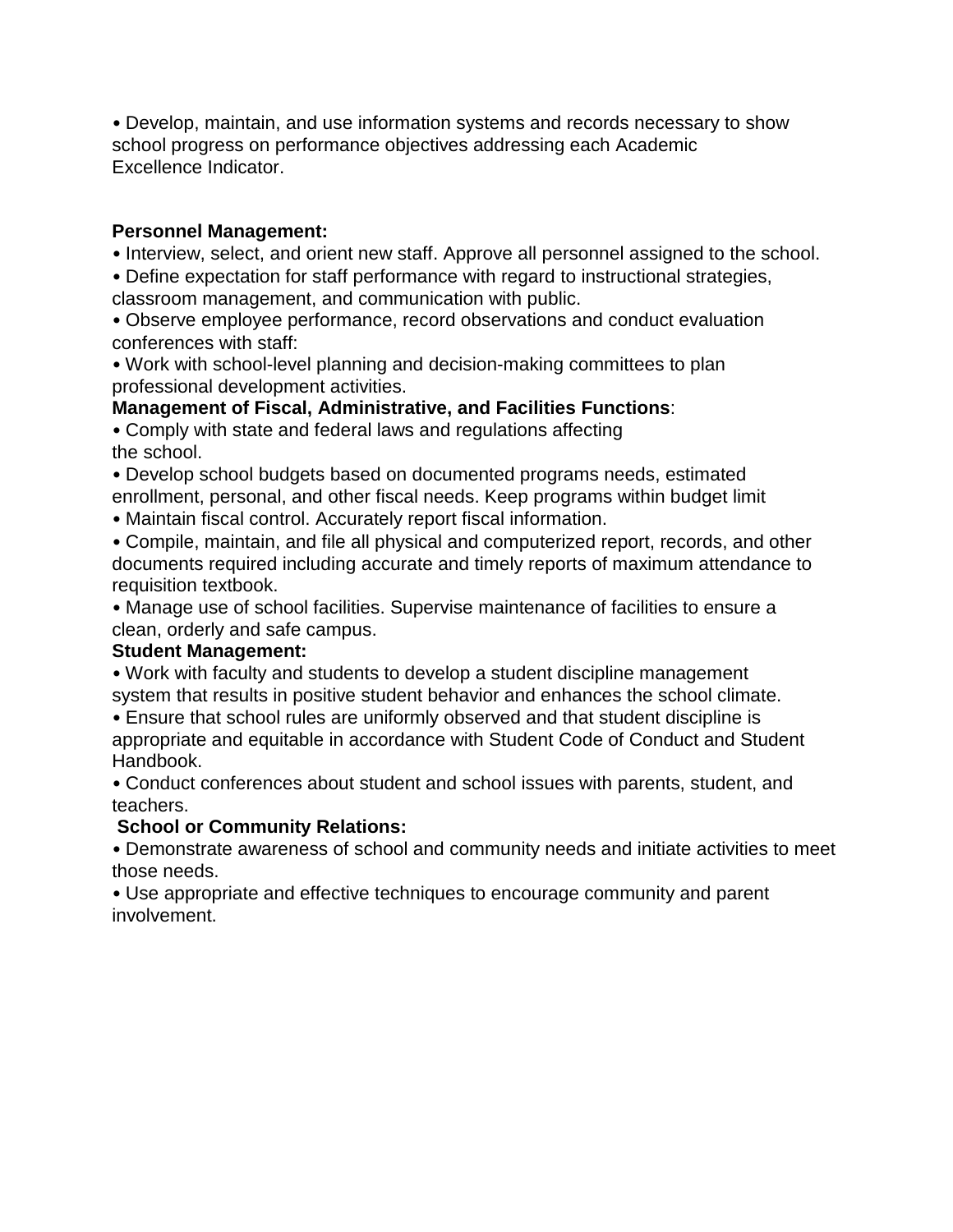# **Attachment B: Job Descriptions Esperanza School**

#### **Secretary Job Description**

The primary role and purpose of the secretary is to organize and maintain the normal work activities of the office of administration. The position requires someone with previous secretarial experience in a school setting and the ability to work with the budget and with the Business Manager. The incumbent must be able to process payroll checks and have good computer skills and provide business support. Please note, the school secretary will perform functions of Business Manager during the first year of operation. Thereafter, the school will hire a full-time Business Manager. One of the major roles of the position of Business Manager will be to work closely with the Fiscal Agent that the school plans to contract with in order to provide to the School the optimum in accountability and procedures.

#### **Skills include:**

- Exceptional keyboarding, word processing and file maintenance skills.
- Strong communication and interpersonal skills.
- Basic math skills.
- Knowledge of personal computer and software in order to compile spreadsheets and database and do word processing.

#### **Responsibilities and Duties:**

#### **Records and Correspondence**

• Draft correspondence, forms, reports, etc., for the principal and other staff members using a personal computer.

- Prepare data as needed when completing state and local reports.
- Organize and manage hardcopy and computerized departmental files.
- Manage student records as needed.

## **Accounting**

- Attend to routine bookkeeping duties, including basic math operations, for the department.
- Assist with the completion of purchase orders and payment authorizations.
- Maintain personnel time records including leave requests and reports. Draft and submit information to the central office.

#### **Other**

- Answer incoming calls, take accurate messages and transfer to appropriate staff.
- Oversee appointment schedule and make travel arrangements for staff.
- Receive, sort and deliver mail and other documents to department staff.
- Ensure confidentiality of information.

#### **Job Related Conditions:**

- Maintain control in stressful situations.
- Manage time with frequent interruptions.
- Extended computer time.

## Business Manager Job Description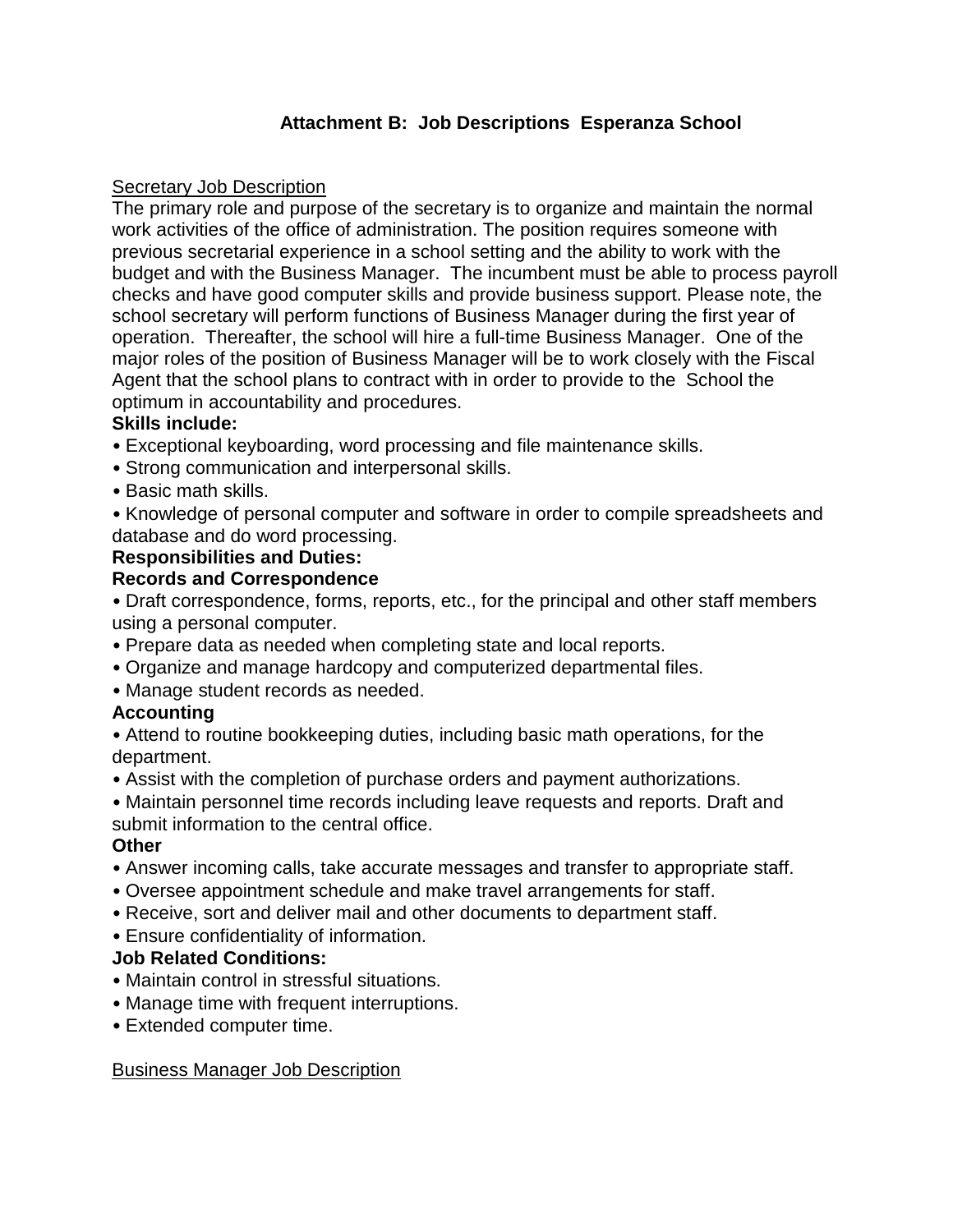The school will contract with an outside agency to be its Fiscal Agent, such as with the New Mexico Coalition of Charter Schools. . Beginning in SY(2), the School will hire a Business Manager to work in conjunction with the Fiscal Agent to provide these services. As stated above in SY(1). The school secretary will perform these functions and act as information provider and liaison with the Fiscal Agent. The Business Manager will supply the data and liaison to assure compliance with all accounting policies and procedures as well as to maintain proper accounts payable and payroll needs. The primary role and purpose of the Business Manager is to oversee and maintain the operation of all financial and business affairs of the charter including accounting, payroll, purchasing, and risk management and act as the chief financial advisor to the Principal and the Board. The Business Manager must have an understanding of school accounting principles.

## **Skills:**

• Applicable knowledge of school finance, budgeting, accounting systems, and economics.

- Effective communication, public relations, and interpersonal skills.
- Knowledge of personal computers and software to compile spreadsheets, perform data analysis, and do word processing.
- Capable of interpreting policy, procedures, and data.
- Capable of managing budget and personnel.
- Capable of coordinating charter activities.

# **Responsibilities and Duties:**

## **Fiscal Management**

- Ensure that the principal is advised on the business affairs of the charter school.
- Analyze accounting practices, systems, and controls in all charter departments and advise on improvements in their structure, implementation, and maintenance
- Manage a revolving auditing program for all funds and work with the charter's independent and internal auditors while conducting audits.
- Maintain accounting systems that comply with laws and regulations.
- Devise period cash flow analysis to determine cash available for investment and payment of bills.
- Supervise monthly bank settlement preparations for the operating, special revenue, debt service, construction, tax, cafeteria, and athletic accounts. Audit statements of vendor and payroll clearing accounts.
- Compile and enter all budget adjustments, additions, and deletions.
- Assess and authorize all purchase School orders and check requests and manage budget by certifying availability of funds.
- Help with drafting of budget and assessing the long- and short-range objectives for the business operations of the charter.
- Oversee needs evaluation for the enhancement of the charter business operations.
- Collaborate with charter personnel to project student enrollments, staff needs, building and facilities needs, energy needs, capital equipment needs and other cost items for the charter and individual school improvement.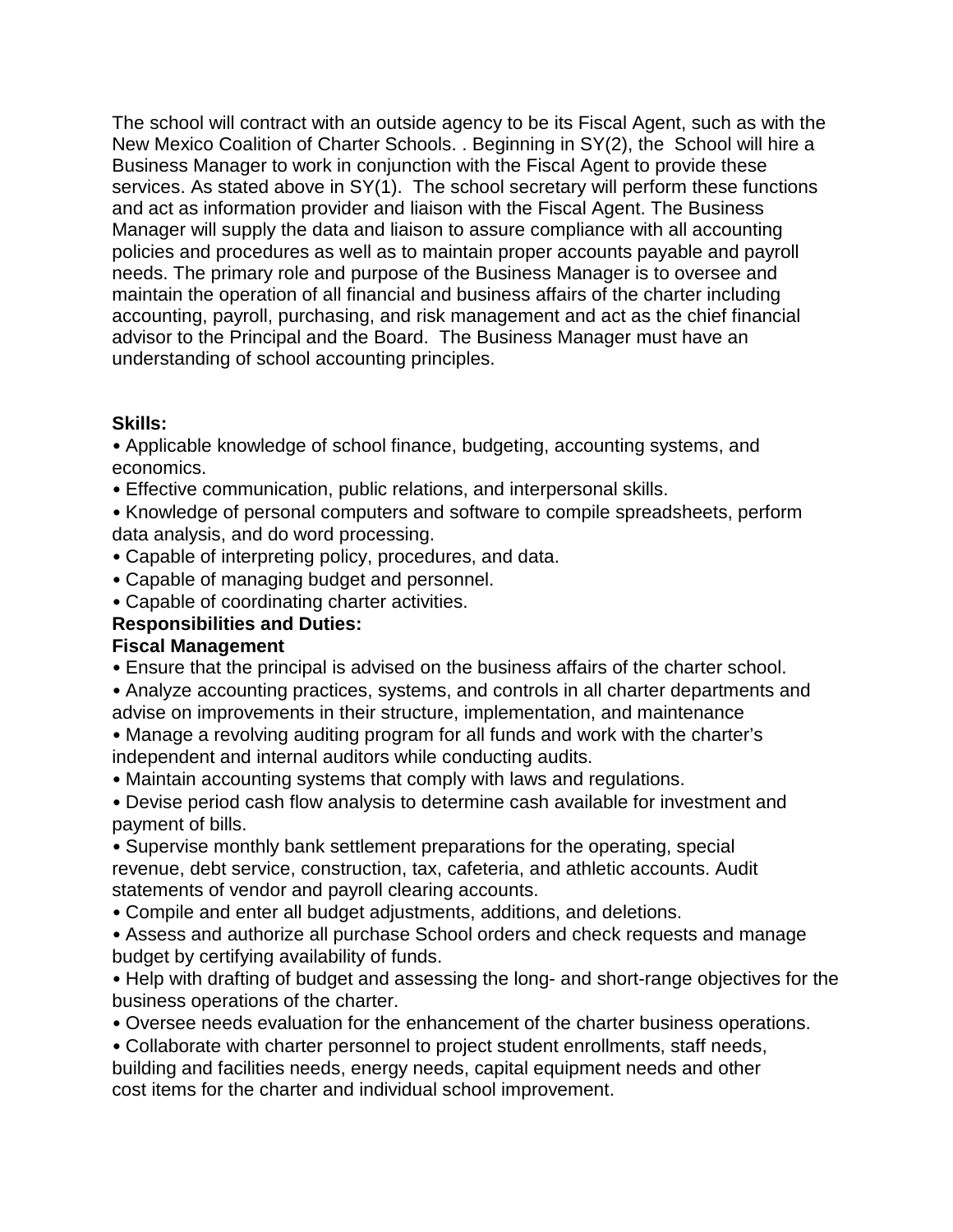• Monitor the business office budget and see that programs are cost effective and funds are managed effectively.

- Offer advice to achieve cost-effective practices throughout the school.
- Confirm that business operations support the charter mission.

# **Documentation and Law**

• Ensure policies established by federal and state law that apply to charter schools and local board policy in area of business operations is being followed.

• Manage all hardcopy and computerized reports, records, and other documents required.

- Compile and review monthly financial statements and budget reports.
- Draft comprehensive annual financial report.
- Compile semi-annual financial reports for submission.
- Draft quarterly and final reports for all federal funds.

# **Inventory**

- Ensure accurate computerized inventory records of all of the charter's assets.
- Maintain and direct sales of surplus salvage equipment for disposal.
- Oversee maintenance of replacement cost-asset inventory for insurance purposes.
- Receive and register bids, calculate results and draft written recommendations.
- Oversee the drafting of bids and bid specifications.

# **Personnel Management**

- Compile, check and revise business department job descriptions.
- Devise training options and/or improvement plans to maintain superior business operations..

# **Community Affairs**

• Show knowledge of charter and community needs and implement programs to meet those needs.

## **Job Related Conditions:**

- Maintain control in stressful situations.
- Travel may be required.
- Extended or irregular hours.

# Teacher Job Description

The primary role and purpose of a teacher is to provide students with appropriate educational activities and experiences that will enable them to fulfill their potential for intellectual, emotional, physical and social growth. Teachers will help students develop the skills necessary to be a productive member of society. **Skills:**

- Understanding of subjects assigned.
- Working knowledge of curriculum and instruction.
- Capable of instructing students and managing their behavior.
- Exceptional organizational, communication and interpersonal skills.

# **Responsibilities and Duties:**

## **Instructional Strategies**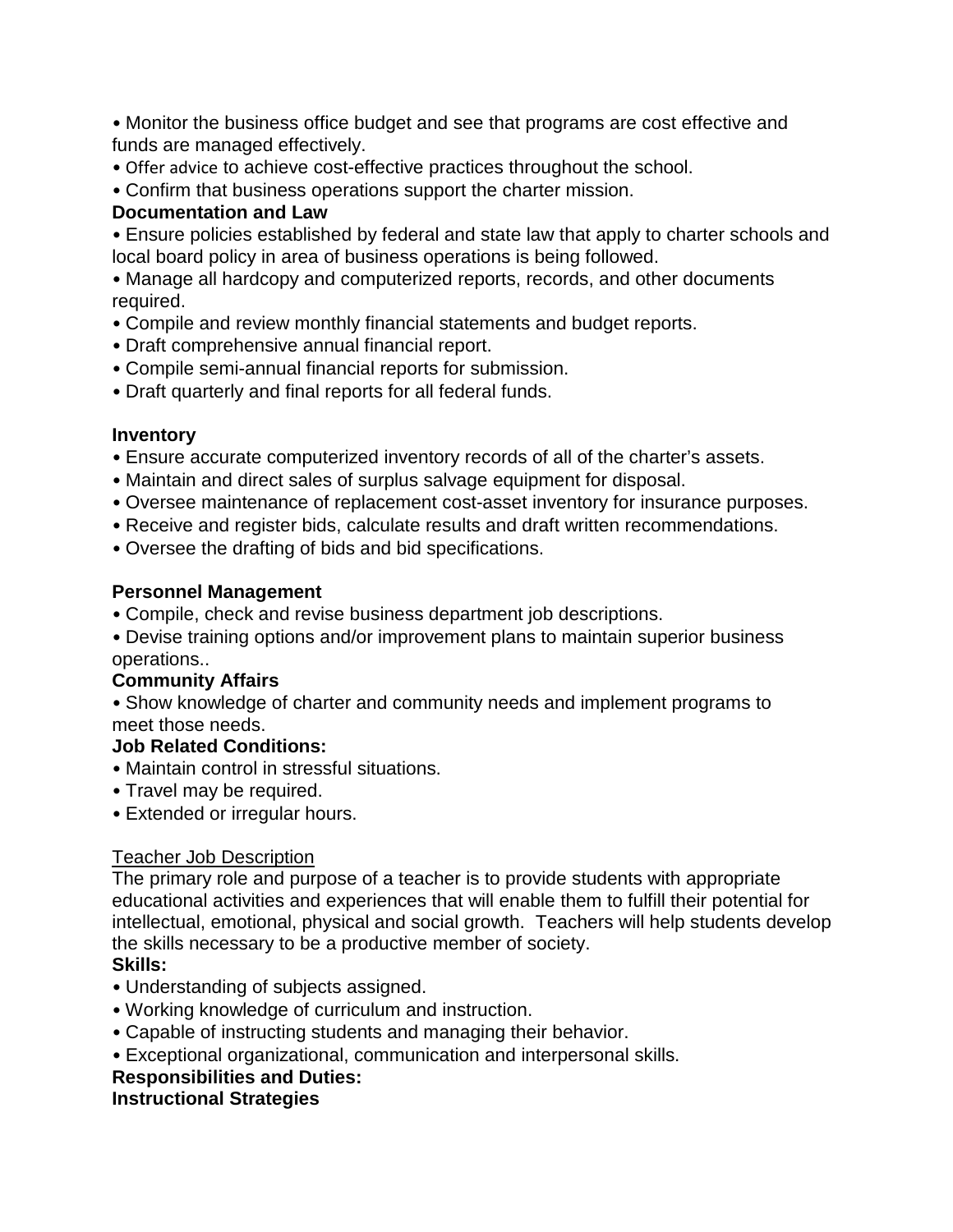• Design, write and use lesson plans that conform to the charters curriculum. Ensure written plans are available for review.

- Ensure lesson plans show modifications for differences in student learning styles.
- Teach instructional subjects according to guidelines established by NM PED, charter polices and administrative regulations.

• Implement appropriate instructional and learning strategies, activities, materials and equipment to ensure comprehension of learning styles and student needs.

• Design instructional activities by using data from student learning style assessments.

• Collaborate with Special Education teachers on student Individual Education Plans to ensure all modifications are met.

• Collaborate with staff to determine charter requirement for the instructional goals, objective and methods.

• Produce and oversee teacher aide and volunteer assignments.

• Employ technology practices to strengthen the instructional process.

## **Growth and Development**

• Help students assess and enhance their study methods and habits.

- Produce formal and informal testing to evaluate student success.
- Coordinate and manage extracurricular duties as assigned. Sponsor outside activities approved by the charter principal.
- Serve as an example for students, support mission of charter.

## **Classroom Management and Organization**

• Prepare classroom to enhance learning and to aid in physical, social and emotional development of students.

- Control student behavior in agreement with the student handbook.
- Ensure necessary and reasonable measures are taken to protect students, equipment, materials and facilities.
- Provide input on book, equipment and material selection.

## **Communication**

• Establish communication rapport with parents, students, principals and teachers through conferences.

• Create and maintain a professional relationship with colleagues, students, parents and community members.

• Present information accurately through clear communication skills.

## **Professional**

• Enrich job skills through professional development activities.

## **Other**

• Keep up to date on and abide by state and charter regulations and policies for classroom teachers.

- Gather, manage and file all reports, records and other documents required.
- Be active in faculty meeting and assist in staff committees as necessary.

## **Job Related Conditions:**

- Maintain control in stressful situations.
- Extended hours may be required.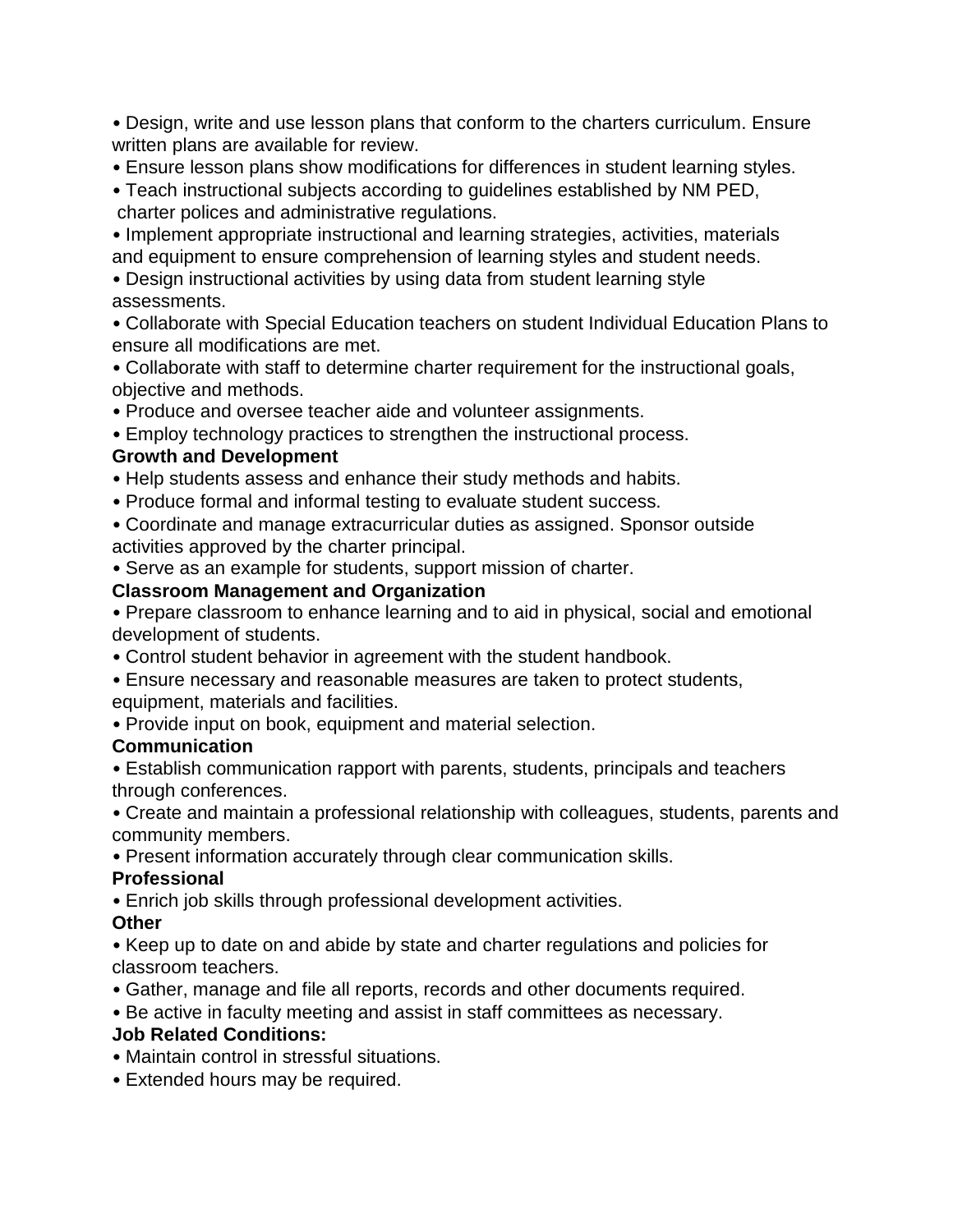## Special Education Teacher Job Description

This teacher will be contracted or hired depending on funding to provide services to special education students with appropriate learning activities and experiences that will enable them to fulfill their potential for intellectual, emotional, physical and social growth. The special education teacher will develop student ability level instructional materials through modified curriculum and prepared lesson plans.

#### **Skills include:**

• Complete knowledge of special needs of students in assigned area.

• Complete knowledge of Individual Education Plan Committee process and Individual Education Plan (IEP) goal setting process and implementation.

• Working knowledge of curriculum and instruction.

#### **Responsibilities and Duties:**

#### **Instructional Strategies**

• Work in conjunction with students, parents and other members of staff to develop IEPs through the IEP Committee process for each student assigned.

• Design, write and use instructional, therapeutic or skill development program for assigned students and ensure written plan is available for review.

• Ensure comprehension of learning styles and student needs are met through creation and implementation of appropriate instructional and learning strategies, activities, materials and equipment.

• Collaborate with classroom teacher on student IEP to ensure all modifications are met and help special education students in regular class when appropriate.

• Participate in IEP Committee meetings on an ongoing basis.

• Design instructional activities by using data from students learning styles assessment.

• Ensure IEP guidelines are met when presenting subject matter.

• Use an assortment of media and techniques to meet the needs and capabilities of each student assigned.

• Produce and oversee the teacher aide and volunteer assignments.

• Employ technology practices to strengthen the instructional process.

#### **Growth and Development**

• Produce formal and informal testing to evaluate student success.

• Oversee or ensure personal care, medical care and feedings of students as stated in IEP.

• Manage and care for all extracurricular duties as assigned. Sponsor outside activities approved by charter principal.

• Serve as an example for students; support mission of charter.

## **Classroom Management**

• Prepare classroom to enhance learning and aid in the physical, social and emotional development of the students.

• Control student behavior and implement discipline plan. This includes handling crisis situations and physically restraining students as necessary according to IEP.

• Collaborate with the classroom teachers regarding student behavior management programs according to IEP.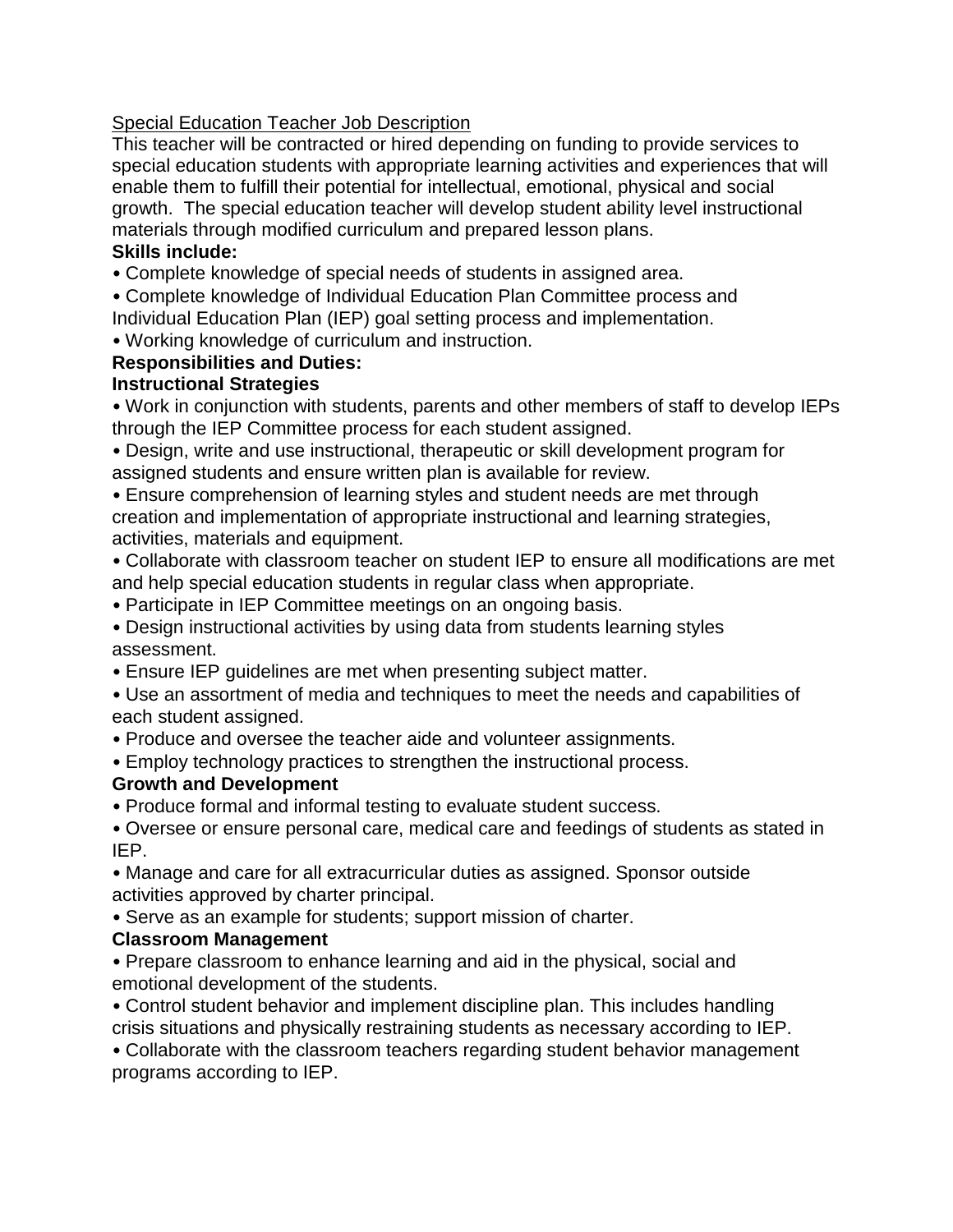• Collaborate with charter and outside resource people regarding education, social, medical and personal needs of student.

• Ensure necessary and reasonable measures are taken to protect students, equipment, materials and facilities.

• Provide input on books, equipment and material selection.

• Ensure good communication rapport with parents, students, principals and teachers through conferences.

• Create and maintain a professional relationship with colleagues, students, parents and community members.

• Present information accurately through clear communication skills.

#### **Other**

• Enrich job skills through professional development activities.

• Keep up to date and abide by federal, state and charter policies for special education teachers.

• Gather, manage and file all reports, records and other documents required.

• Be active in faculty meetings and assist in staff committees as required.

# **Job Related Conditions:**

- Maintain control in stressful situations.
- Some lifting may be required.
- May be required to restrain students to control behavior.

## Instructional Assistant Job Description

Primary role and purpose is to provide assistance to the special education teacher for the physical and instructional needs of the charter student with disabilities in the special education program. The special education instructional assistant will help implement educational programs, including self-help, behavior management and instructional programs for students. The special education instructional assistant will work under direct supervision of a certified special education teacher and indirect supervision of the principal.

## **Skills:**

- Capable of working with children with disabilities.
- Capable of following verbal and written instructions.
- Capable of communicating effectively.
- Able to use general office equipment.

## **Responsibilities and Duties:**

## **Instructional Support**

• Prepare educational materials and displays for the classroom with the assistance of the classroom teacher.

- Assist in keeping class neat and orderly.
- Assist teacher in handling administrative records and reports.
- Help substitute teachers with classroom layout, or other pertinent classroom management.
- Assist with inventory, care and maintenance of equipment.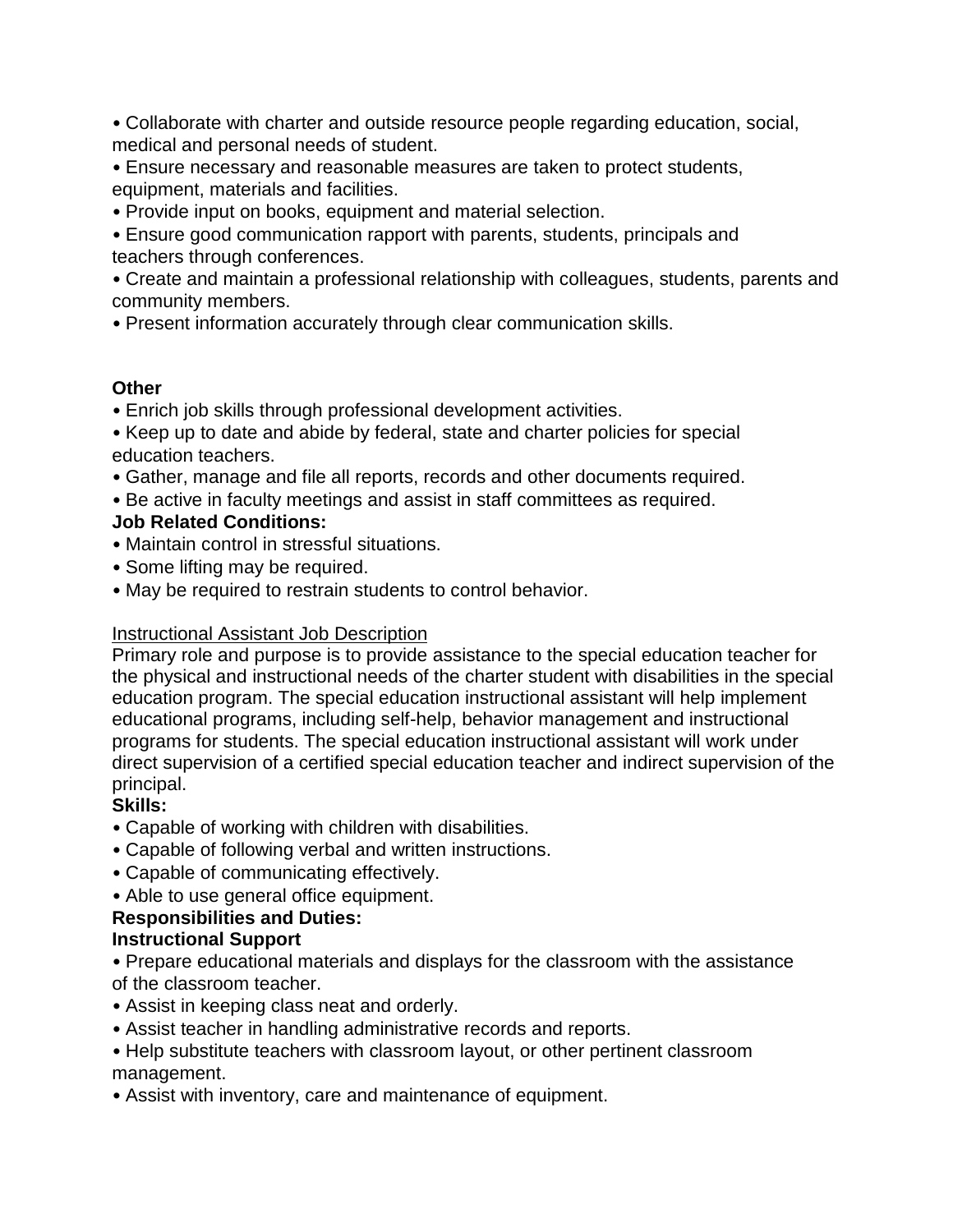#### **Student Management**

• Help physically disabled students according to their needs, including but not limited to, transferring to and from wheelchairs, lifting or positioning.

• Help students with physical needs and personal care, including but not limited to, feeding, bathroom needs, and personal hygiene.

• Assist in student behavior management. This includes handling crisis situations and restraining disruptive or dangerous students as needed.

• Take responsibility for learning and conforming to each student's special medical, physical, communicative and emotional needs. Coordinate educational activities assigned by the teacher; help individual students or small groups.

• Assist in overseeing students throughout School day, inside and outside classroom.

• Advise teacher on special needs or problems of individual students. **Other**

- Ensure confidentiality.
- Enhance job skills by participating with staff development programs.
- Be active in faculty meetings and special events as assigned

#### Counselor Job Description

The role and purpose of the counselor is to develop, implement, and assess a comprehensive guidance program for the charter including counseling services. The counselor will promote a guidance program that shows students how their personal growth and development can be maximized.

## **Skills:**

• Working knowledge of counseling procedures, student appraisal and career development.

- Superior organizational, communication and interpersonal skills.
- Capable of instructing students and managing their behavior.

# **Responsibilities and Duties:**

# **Guidance**

- Communicate the guidance program to students and parents.
- Assist teachers to include guidance program with charter curriculum.
- Administer education programs and career awareness to individuals and student groups on an ongoing basis.
- Ensure individual and small group counseling needs are met.

#### **Consultation**

• Confer with individuals associated with students to enhance their work with students.

• Collaborate with charter personnel and community residents to obtain resources for students.

• Ensure special programs and services are utilized by students with an efficient referral process.

## **Evaluation**

- Assist in devising and assessing a charter standardized testing program.
- Evaluate test and assessment results effectively.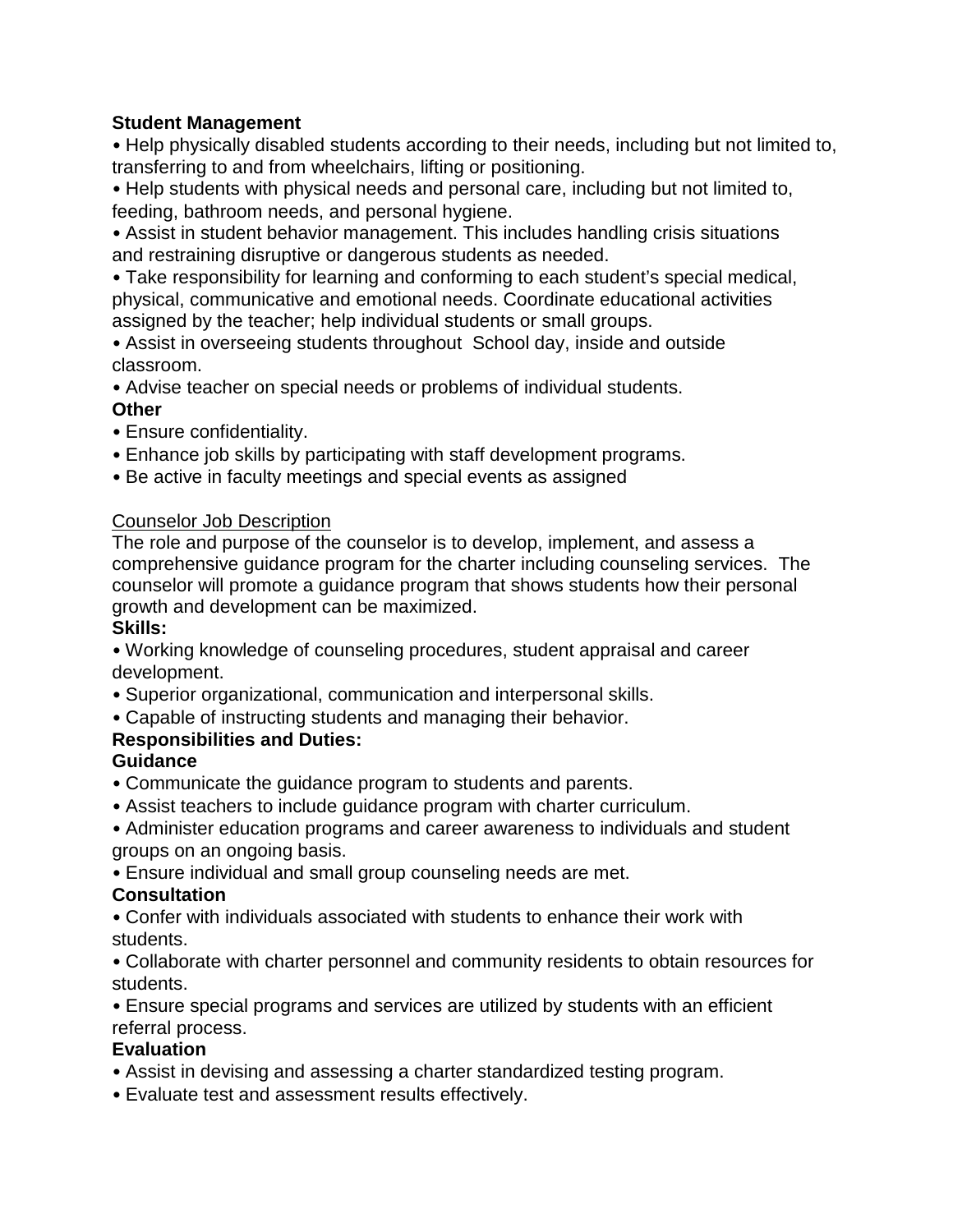#### **Program Management**

• Develop a comprehensive guidance/counseling program that meets the identified needs of the student.

• Plan and implement an ongoing assessment of the guidance program and make adaptations based on the results.

• Gather, manage and file all required hardcopy and computerized reports, records and other documents.

#### **Administration**

• Abide by policies established by federal and state law that apply to charter Schools, Commission's Rules that apply to charter Schools, and charter policy in guidance and counseling area.

- Abide by all charter routines and regulations.
- Ensure a positive and constructive relationship with supervisors.

• Communicate with colleagues, students and parents in an effective manner.

## **Professional**

• Provide role model behavior that is professional, ethical and responsible.

- Partake in professional development to enhance skills related to job assignment. **Job Related Conditions:**
- Maintain control in stressful situations

#### **School Nurse Job Description**

The nurse ensures a complete health services program for the charter. The nurse provides students with health services. The nurse incorporates students into health education programs and teach preventative health practices.

## **Skills:**

- Ability to evaluate students to identify health defects.
- Exceptional organizational, communication and interpersonal skills.
- Capable of implementing policies and procedures.

## **Responsibilities and Duties:**

## **Nursing Services**

• Provide medical care, minor or emergency, to students and staff according to charter policy.

• Act as health mentor for students.

• Contact parents or guardian in case of accident or illness. Obtain outside medical care in emergency case when parents or guardian cannot be reached. • Implement plan to ensure student medications are administered properly.

Ensure plan is in compliance with charter policy and procedures.

• Issue health screening for staff and students as required by the Department of Health. Make referrals as necessary.

• Plan and implement an ongoing evaluation of charter health program and make adaptations based on the results.

#### **Instruction**

• Assist in drafting of charter health education curriculum and teach health education to individuals and groups.

• Ensure individual students receive health counseling and instruction.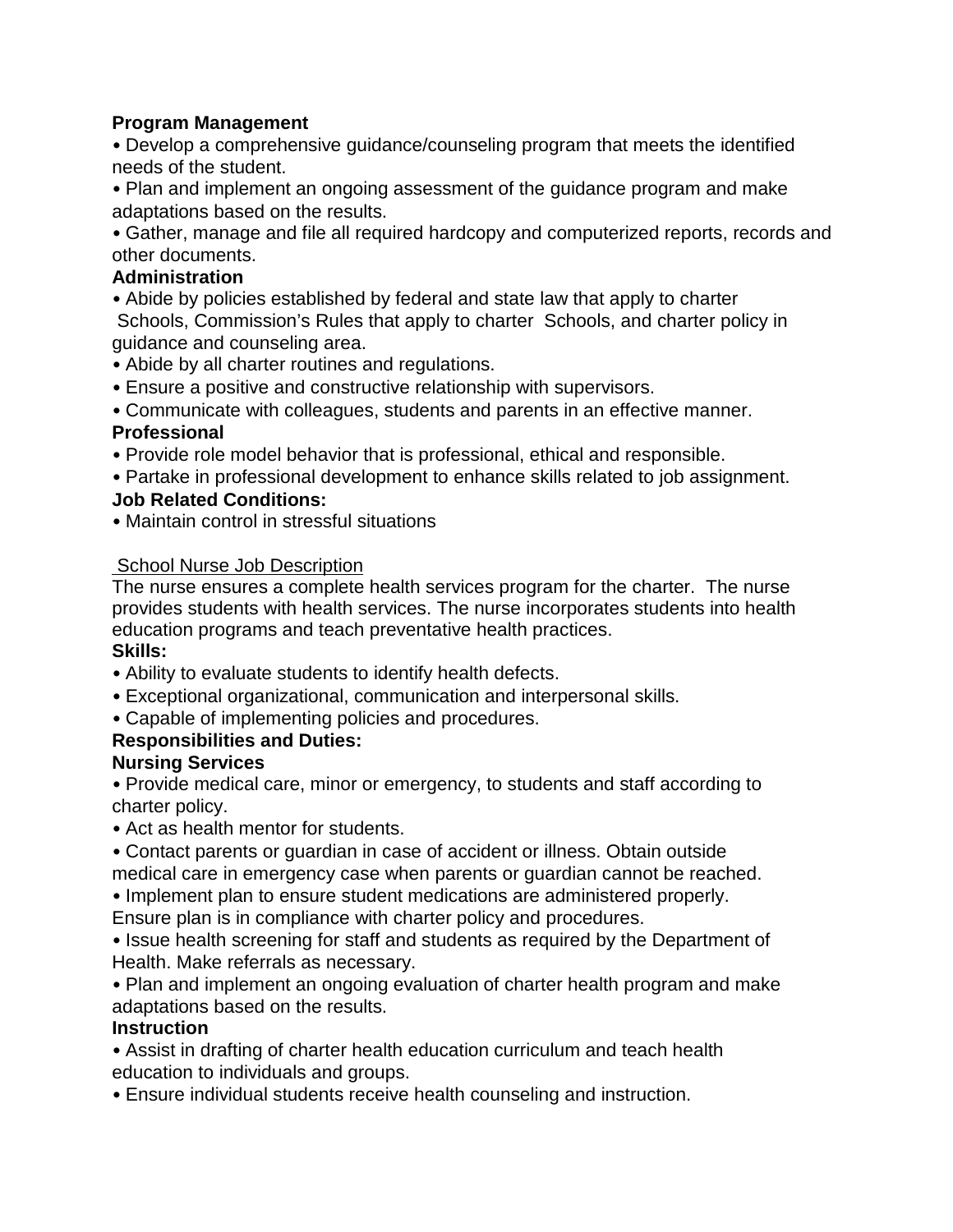## **Consultation**

- Work as health partner between school, physicians, parents and community.
- Assess and refer student problems with the assistance of students, teachers, parents and medical and health care professionals as needed.

• Assist with Admission, Review, and Dismissal Committee, crisis team and school committees.

• Assess and report case of suspected child abuse.

• Initiate home health care for students with health problems with permission of the charter administration.

• Keep ongoing communication with principal and health services coordinator on issues of health services.

## **Administration**

- Manage and assess immunization records.
- Ensure correct program administration by following program charter procedures.
- Oversee nurse aides and ensure training of clinic policies according to charter regulations.
- Gather, manage and file all reports and other documents required, including clinic records and accurate, updated health records on all students.
- Maintain clinic inventory as needed by requisition of supplies and equipment

## Custodian Job Description

## **Primary Role and Purpose:**

Oversee charter's maintenance and custodial operations. Maintain facilities so that full educational use may be made at all times. Ensure facilities provide an excellent working environment that is safe, clean, attractive and functional.

#### **Skills:**

• Working knowledge of basic principles of construction, school plant maintenance and custodial operations..

- Capable of coordinating district functions.
- Capable of interpreting policy, procedures and data.
- Capable of reading blueprints and schematics.
- Effective organizational, communication and interpersonal skills.

## **Responsibilities and Duties:**

## **Facility Maintenance**

- Supervise custodial, maintenance and repair, and security
- Process work orders for repair and maintenance of charter facilities and grounds.
- Provide written working procedures for maintenance, repair, operations and security of all charter facilities and equipment.
- Organize plans and requirements for contracted repair work

## **Safety**

- Implement safety standards that abide by federal, state, and insurance regulations and implement a safety prevention program.
- Keep all equipment in ideal operating condition.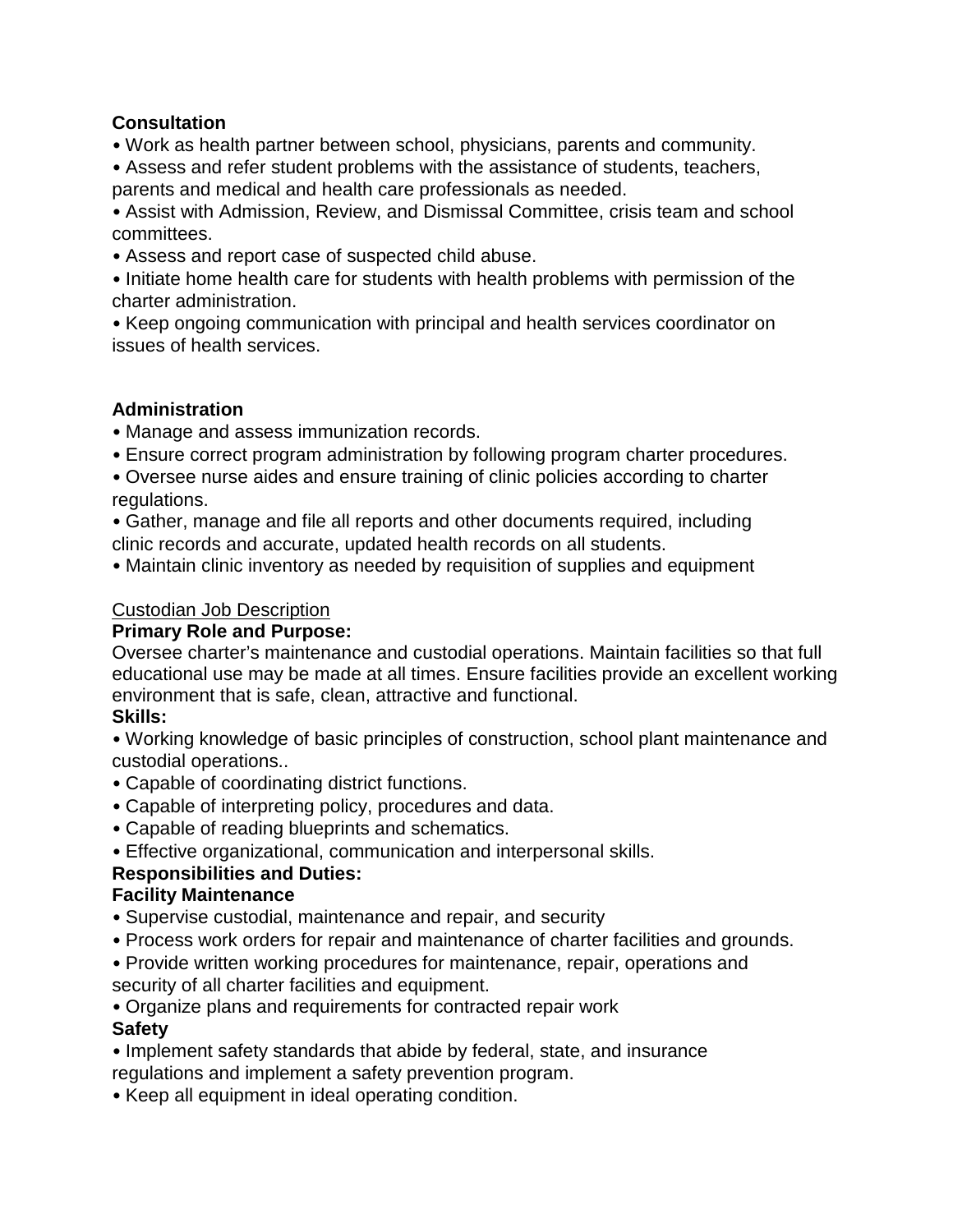## **Other**

- Work as disaster duty personnel when needed.
- Participate in professional growth activities to keep informed of new methods in maintenance operations.
- Be available for after-hours emergencies.

## **Job Related Conditions:**

- Maintain control in stressful situations.
- Frequent travel required.
- Extend hours may be required.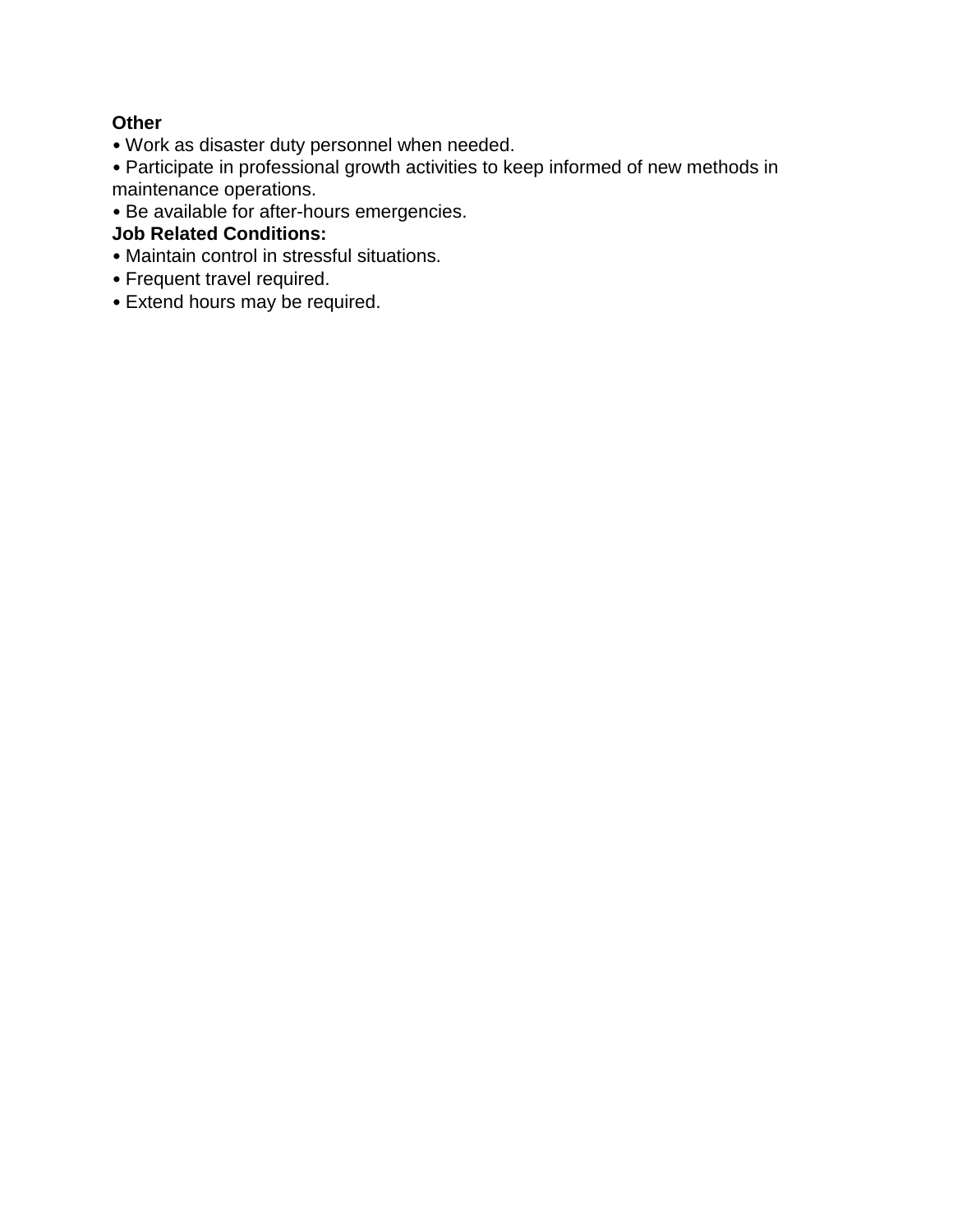# **Esperanza Charter School**

## **Internal Controls and Procedures**

The Board of Esperanza Charter School understands its fiscal responsibilities regarding the operation of the school and the proper handling of and accounting for public funds and assets: its fiduciary responsibility. The School will abide by Generally Accepted Accounting Principals (GAPP). To further those ends, the following controls and procedures are to be followed by all persons associated with the school.

#### **Responsibility**

Although anyone who has control over any of the assets and funds of the school is responsible for handling those matters in a responsible manner, those persons who have more direct control and therefore more responsibility include first: the Board, who is charged with overseeing the proper handling of all assets and funds of the school. The Principal, who is in charge of the day-to-day operations of the school is responsible to the Board for reporting accurately all transactions involving the assets and funds of the school. The Principal relies on the integrity and acumen of the Business Manager and as this person's supervisor, the Business Manager is charged with following sound fiscal policies and the correct direction of the Principal. These persons must form a close tie of communication and trust in order to properly fulfill their roles, and all must abide by all the Statutes and Rules that govern the operation of Public Schools in New Mexico, and all other statutes and laws that pertain to their roles.

The Principal is responsible for hiring competent and honest employees; the screening process of hiring must be held to a high standard: background checks and calls made to former employers must be done.

The Business Manager must train all staff that has any financial responsibilities to abide by the fiscal policies established by the Board.

#### **Segregation of Duties**

The possibility of fraud and mismanagement, even the making of innocent errors, is greatly reduced when there are fiscal responsibilities that require more than one approval and more than one step to accomplish. The Principal, working with the Business Manager, must submit a plan for segregation of duties to the Board within one month of hiring for Board approval.

#### **Transaction Authorization**

All financial transactions over the sum of \$5,000 will require prior Board permission.

All financial transactions will be recorded and filed promptly and accurately so that each financial transaction can be immediately and easily tracked, including the classification to the appropriate accounts, and the proper authorization of all transactions prior to posting them to the account, and any other record that pertains to the transaction or notation that refers the transaction to a contract, purchase order, etc.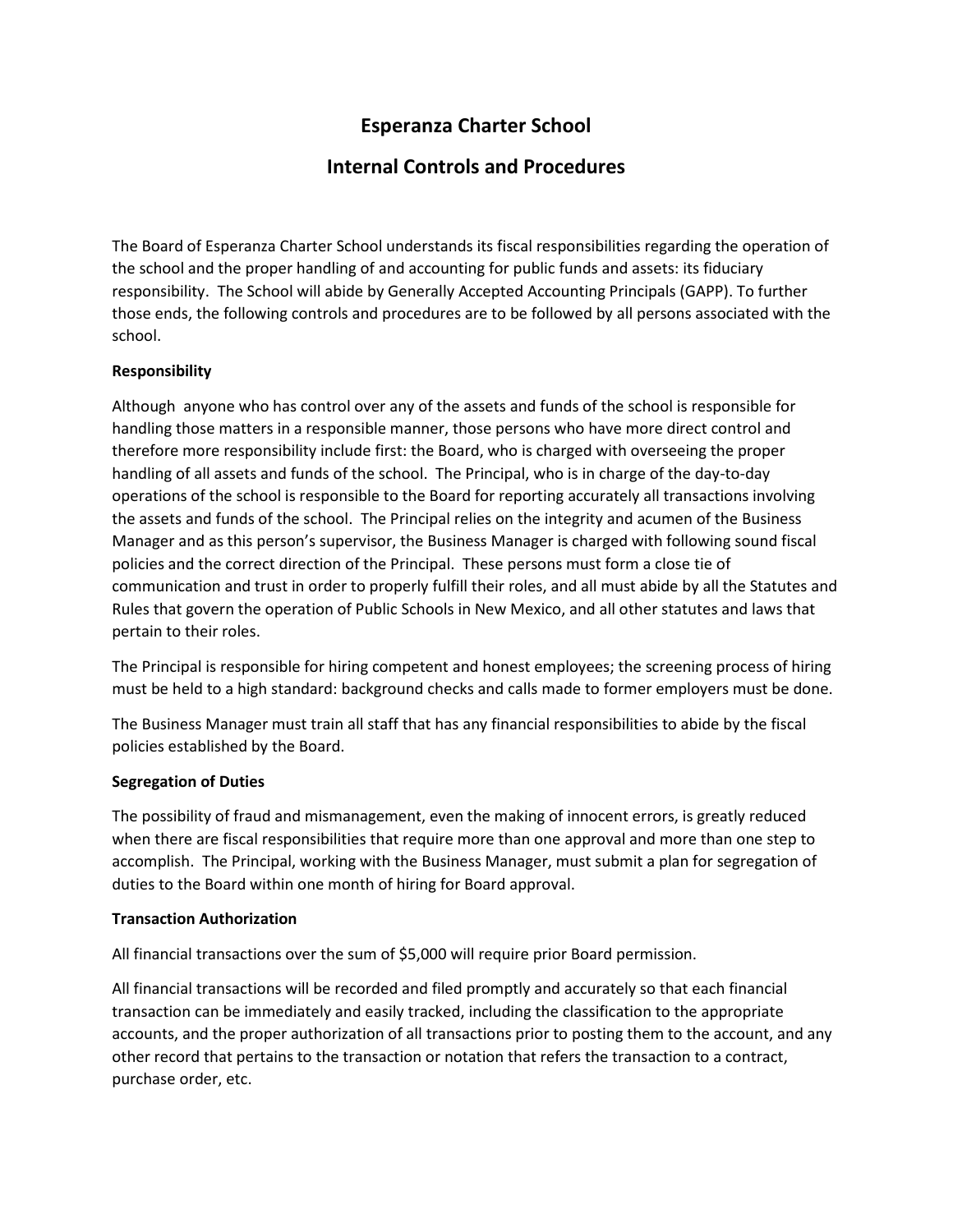#### **Maintenance of a Sound Financial Management System**

Crucial to our financial operation is a system that is sound, followed without exception, and logical. All papers and documents generated by the school that have a financial transaction relation are to be kept on papers with the school's logo and identification (nothing is to be recorded on small slips of paper, ex.) When there is an official form to be used for a particular transaction, it is to be used. All forms and memos are to be dated. All "void" forms, documents, checks, etc. are to be retained and properly marked.

#### **Inventory**

It is a common practice in businesses for assets to turn up missing. In order to limit this from occurring, the Principal and the Business Manager will establish an inventory system that accounts for all the property in the school: date and place of acquisition and location of property will be included, along with approximate value at the time of acquisition. In order to keep a reasonable eye on school supplies, the Principal and Business Manager will also establish a means of tracking use and distribution of such supplies with the goal of establishing a reasonable use and safe keeping of such supplies. Teachers themselves will have areas of responsibility and monitoring of assets and supplies, as established by the Principal. Fixed asset inventory records will be maintained by the Business Manager under the direction of the Principal. The inventory database will include asset number, a description of the item, the serial number, the purchase number, the acquisition date, the fund code, and the location number. The annual inventory will be taken at the school and a certification will be signed by the Principal and Business Manager. All requests for removal of surplus property, deletions, and discards must be approved by the Principal. In no case will equipment be removed or discarded without proper authorization from the Business Manager and the Principal.

Depreciation of assets will be taken on all assets valued over \$5,000. All assets valued at less than \$5,000 will be accounted as non-depreciable. Capitalization will follow GAPP.

#### **Accrual Basis of Accounting**

The School will use the modified accrual basis of accounting; end of year audits will be prepared based on a full accrual basis.

#### **Bank Statements**

The Principal will oversee that the Business Manager reconciles the bank statements and is able to account for all deposits and withdrawals from the school's bank accounts.

#### **Contracts and Bidding**

The school will follow all regulations of the New Mexico Procurement Code at all times, including contracts for services for an amount over \$10,000, length of contracts, goods under \$20,000, goods that range from \$20,000 to \$60,000 and goods over that amount, inter alia.

#### **Audit**

The yearly audit must be performed to insure compliance with the Public School Finance Act, Sections 22-8- 1 through 22-8-42, NMSA, 1978 Budget Preparation and Maintenance Standards, SBE Regulations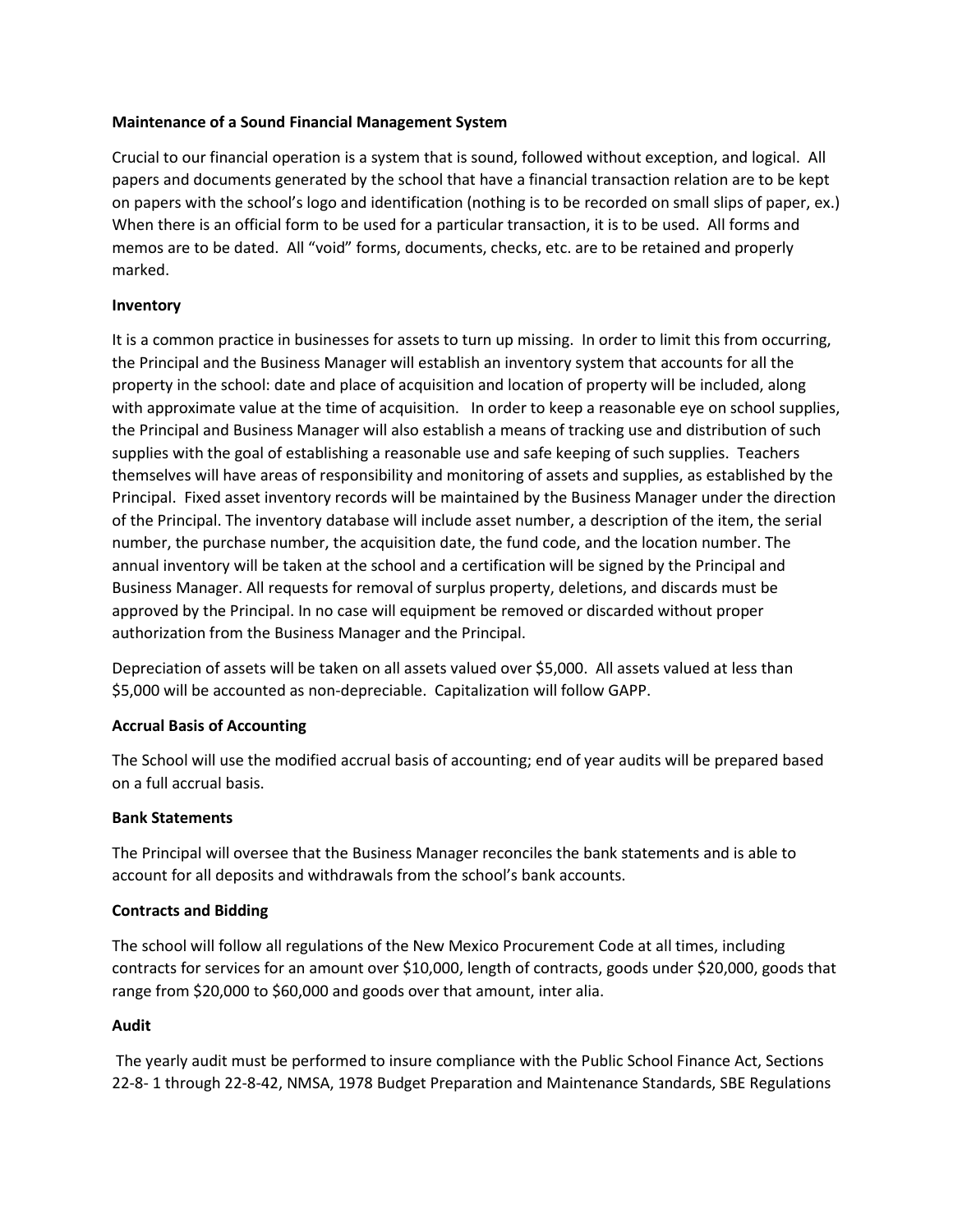6 NMAC 2.2 Public School Accounting and Budgeting Supplement 6, Manual of Procedures New Mexico State Auditor Rules and Regulations pertaining to audits of state and local government divisions.

#### Records Retention and Disposition

The school will abide by and will follow State Records Center rules in determining the retention and disposition of school records. Records will be retained until any litigation, claims, or audit exceptions have been resolved. Records relating to federal funds will be maintained for five (5) years following completion of the funding period, in accordance with 20 USC 12327. All financial records and documents will be stored in fire and theft proof vaults or cabinets. Financial record books, minute books, and annual reports will not be destroyed. The following SRC rules will be adhered to: 1 NMAC 3.2.90.20; 93-09, July 31, 1994; 1 NMAC 3.2.90.30; and 92-08, May 7, 1993.

#### **School Budget**

The Principal will take the lead in preparing the operating budget for the school, for approval by the Board. The Principal will begin this process with sufficient time to give the Board 2 weeks to review it before final passage. The budget will then be submitted to the Public Education Department pursuant to the Public School Finance Act and the 1999 Charter Schools Act. After final review and approval by PED, along with required amendments, the school will determine the cash balances for all funds by the designated deadlines. Increases, decreases, and adjustments to the finalized budget will be presented to the State Department of Education for approval. Once all approvals are in place, the change will be recorded in the school's financial records and the adjustment will be made to the original budget.

#### **Budget adjustments**

Those line item changes which do not alter the total amount of the budget will be processed as follows: Intra-Budget Transfers: Transfers between expenditure codes within the same function will be presented to the State Department of Education for approval. Once all approvals are in place, the change will be recorded by the Business Manager, under the direction of the Principal, as an adjustment to the original budget. Inter-Budget Transfers: Transfers between expenditures codes outside of the same function will be presented to the State Department of Education for approval. Once all approvals are in place, the change will be recorded as an adjustment to the original budget.

#### **Payroll and Employee Leave**

The Principal is responsible for monitoring all employment matters, including payroll and time off of work. Salary worksheets must be prepared by the individual employee, using a system monitored by the Principal, so that an accurate payroll can be timely prepared by the Business Manager. The Business Manager will process all payrolls from the payroll worksheets. All additional payroll payments will be processed only with proper authorization from the Principal. If there are any days of absence, these will be recorded in the employee's files and properly used to calculate payroll and leave time and to update employee leave balances. Leave taken without sufficient leave balances will be docked from the employee's pay. All insurance and other deductions will be submitted to the Principal on the proper forms. Records of these deductions will be kept both by the Business Manager and the Principal.

#### **Debit Card/ Procurement Card**

Although the school will not permit the use of a debit card, the Board will consider a Procurement Card.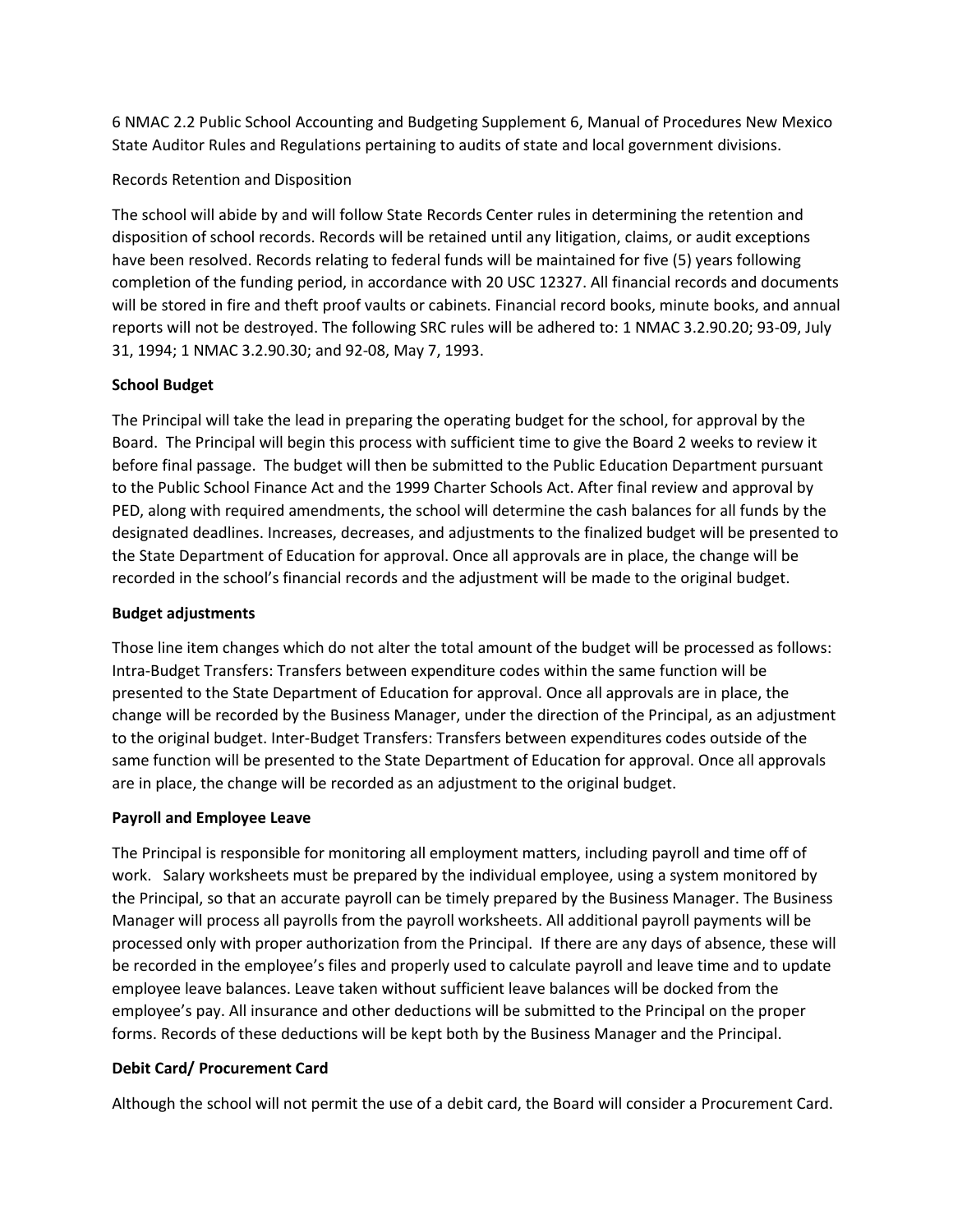#### **Purchasing**

The Principal, in consultation with the Business Manager, will institute a sound practice for purchasing. Unless the Board decides differently, there will be no use of a debit card by the school. The Principal will suggest to the Board a procedure for emergency purchases and reimbursements. All purchases must made in conformance to the budgets and must be viewed by the Principal as appropriate and necessary. When a teacher is in need of a good or service, the Teacher will submit the required, pre-numbered purchasing documents to the Principal for review and approval. School policies and procedures will be designed to meet all the requirements of the Procurement Code, as dictated by Chapter 13 of NMSA, and any other rule or law.

The Business Manager will forward purchasing documents to the Principal. The Principal will verify that sufficient funds are present in budget. The Business Manager will record the purchase as a liabiity on the financial management system until the order is complete and ready for payment. A designated copy of the purchase order will be signed by the Principal in order to document the receipt of goods and to authorize the release of payment to the vendor. A copy of the purchase order is then retained by the Business Manager for processing. Accounts Payable Vendor invoices will be matched to the copy of the purchase order and the receiving copy of the purchase order by the Business Manager. Once the documents are matched, the items invoiced will be matched to the items listed on the approved copies of the purchase order. The account distribution will be verified and any necessary changes noted on the invoice. The Business Manager will retain all vendor invoices. The invoice will be verified by checking extensions, discounts, and freight terms by the Business Manager. The Business Manager will enter the invoice to be paid from each designated fund. An edit listing will be generated from the financial management system and used to verify the accuracy of the information entered for the check batch. Upon completion of the verification, the check batch will be posted and the payable checks printed. A check register by fund will be generated. The checks will be taken by the Business Manager to the Principal for one signature and Principal for the second signature, if required. The check back-up documents will be reviewed, verified, and initialed by the Business Manager. The check will then be initialed and authorized for release of payment by the Business Manager. Electronically generated checks will be preferred over any handwritten checks, which are to be avoided at all times. All bank accounts will be reconciled on a monthly basis by the Business Manager. The Business Manager will verify and approve the bank reconciliations and make any adjustments necessary to the general ledger.

#### **Investments**

Public Schools monies can be invested only in accordance with Public School Finance regulations (22-8- 40 (0) through (G), Section 6-10-17 and Section 6-10-31 NMSA 1978). Any amount of interest earned will be receipted and recorded to the financial management system when the credit is received. The school will follow the provisions for pledged collateral set forth in Section 22-8-40 of NMSA 1978 as well as in Sections 12-08-89, 02-03-93, 11-01-97, 01-15-99, 6.20.2.15 of NMAC 2.21.15,05-31- 01.

#### **Travel and Lodging Expenses**

Those conducting official business for the school may be entitled to reimbursement of travel, meals and lodging, provided school policies are followed. This would include that payment of registration fees, mileage, per diem and other costs associated with authorized trips for official school business. All instate and out-of-state travel must be approved by the Principal for reimbursement to be authorized. The